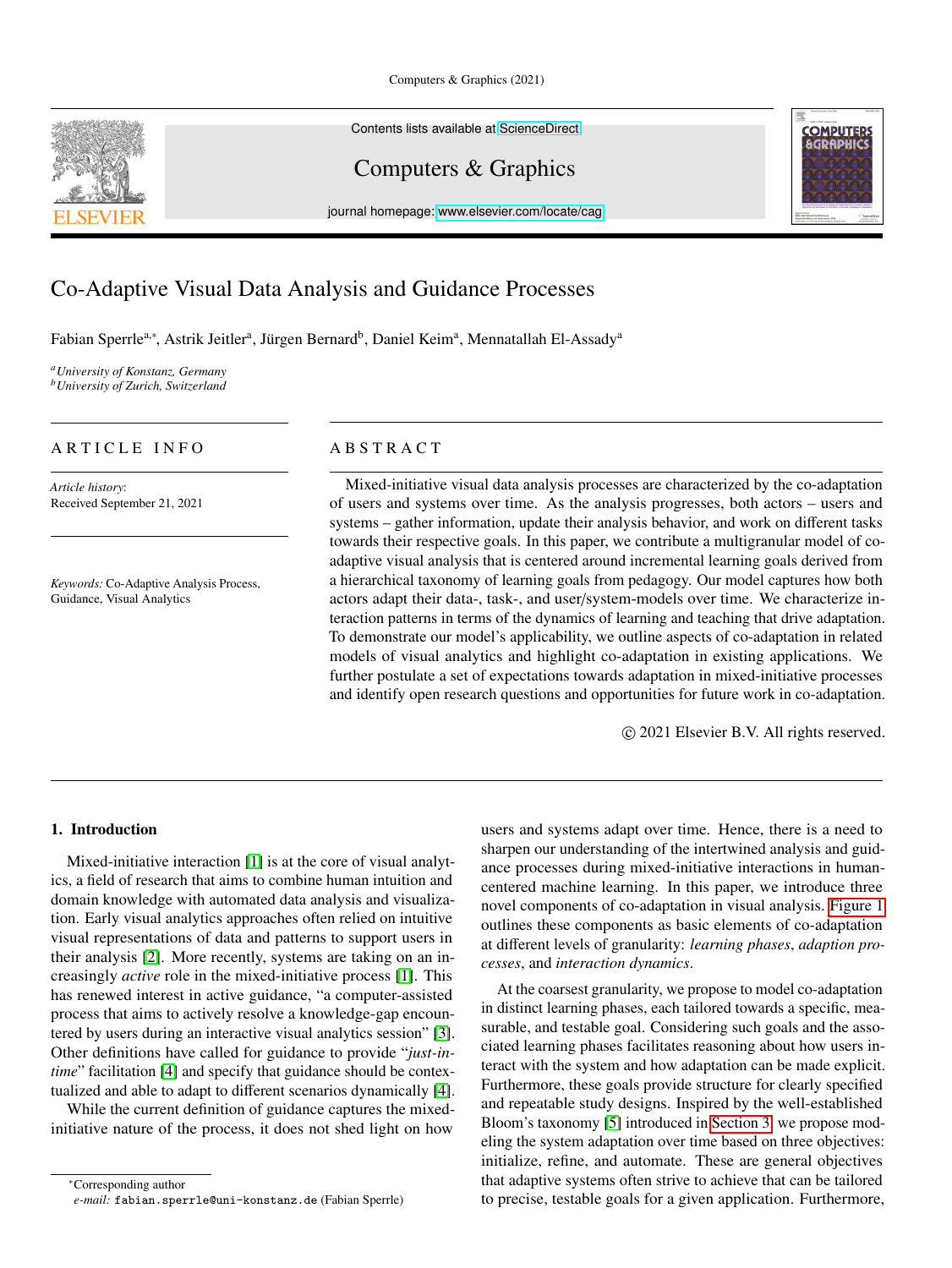

<span id="page-1-0"></span>Fig. 1. Paper overview. Holistically considering learning phases [\(Section 4\)](#page-3-0), adaptation processes [\(Section 5\)](#page-6-0) and interaction dynamics [\(Section 6\)](#page-7-0) structures the ongoing discussion about adaptive systems in visual analytics and reveals opportunities for future research [\(Section 8\)](#page-11-0).

reaching a defined adaptation goal influences which interaction affordances are available and if and how often a system takes the initiative. An overview of the different learning phases and their human counterparts based on Bloom's taxonomy is provided in [Section 4.](#page-3-0)

Adaptation processes are the second novel perspective on co-adaptation. Throughout learning phases, users and systems converge towards a common understanding of a shared task. To that end, they adapt knowledge representation models based on observations in mixed-initiative interaction. In [Section 5,](#page-6-0) we characterize adaptation processes as action-reaction sequences that both actors observe. Actors interpret the observations with respect to their expectations and adapt when necessary.

The most fine-grained perspective of our model of coadaptation is on interaction dynamics. Interaction dynamics structure user and system interactions into *learning* or *teaching* interactions. We elaborate in [Section 6](#page-7-0) how interaction dynamics provide a novel manner of reasoning about co-adaptation in visual analysis and are derived from the process-oriented view on adaptation. We postulate that both actors, i.e., the system and users, maintain implicit expectations towards their opposing actor's reactive behavior. Managing such expectations and communicating the capabilities of each actor influences the success of co-adaptive processes. We discuss such expectations and their impact on the co-adaptation model.

To conclude the paper, we provide various perspectives on the diverse design opportunities that the multigranular co-adaptation model offers across learning phases, adaptation processes, and interaction dynamics. As this conceptual model describes how coadaptive processes can be designed and implemented, it opens up a space to reason about existing works. Hence, [Section 7](#page-9-0) highlights how we can structure interactive visual analytics techniques into the dimensions provided by our model. Based on this review of implementation examples, we derive research gaps and opportunities, as detailed in [Section 8.](#page-11-0)

Overall, our main contributions are: (1) a multigranular model of co-adaptation spanning learning phases, adaptation processes, and interaction dynamics that places particular focus on making co-adaptation testable. (2) a discussion of actor expectations towards adaptation; and (3) an overview of research opportunities in co-adaptive analytics.

This paper extends our previous workshop submission on learning and teaching in co-adaptive guidance for mixedinitiative visual analytics [\[6\]](#page-12-5). We extend the previous work by four main aspects: First, we provide a background in educational theories and, in particular, Bloom's taxonomy. Second, we derive a set of goals for adaptive systems from Bloom's taxonomy. Third, we postulate a set of expectations that actors have towards the reactions of their opposing actors. Finally, we conclude by structuring the main research challenges for co-adaptation.

#### 2. Related Work

Already in 1999, Horvitz described design principles for mixed-initiative systems, including "providing mechanisms for efficient agent-user collaboration to refine results" [\[1\]](#page-12-0). Further, Oppermann et al. [\[7\]](#page-12-6) investigated adaptive systems that can respond to user input. In particular, early approaches describe the generation of "*knowledge bases*" for controlling adaptive dialogbased systems [\[8\]](#page-12-7) and state that systems should model the user, the task, the domain, and themselves [\[9\]](#page-12-8).

*Mixed-Initiative Analytics.* Mixed-initiative interaction has been described as "a flexible interaction strategy in which each agent (human or computer) contributes what it is best suited at the most appropriate time" [\[10\]](#page-12-9). However, in visual analytics, the concept of timing has often been neglected. Instead, mixed-initiative visual analytics systems were characterized by the inclusion of a recommender engine that suggested alternative visualizations (e.g., [\[11,](#page-12-10) [12\]](#page-12-11)) or modeling alternatives (e.g., [\[13,](#page-12-12) [14\]](#page-12-13)). Endert et al. have then argued "for a shift from a 'human in the loop' philosophy for visual analytics to a 'human is the loop' viewpoint, where the focus is on recognizing analysts' work processes, and seamlessly fitting analytics into that existing interactive process" [\[15\]](#page-12-14), while Crouser et al. explored "how to balance the contributions of humans and machines in computational systems" [\[16\]](#page-12-15). Cook et al., instead, explored how to integrate task-driven recommendations into visual analytics based on initial, user-provided seeds representing entities of interest [\[17\]](#page-12-16). These systems are representative of the main challenges in mixed-initiative analytics: systems have to identify the right context and provide the right content (at the right time).

*Guidance.* Much more recently, user support under the name of *guidance* has become a topic of interest in the visual analytics community as a "promising attempt to enable a better collaboration of the human and the computer" [\[18\]](#page-12-17). Since then, three publications have shaped the definitions of guidance, in particular. Ceneda et al. [\[3\]](#page-12-2) first characterized guidance in visual analytics in terms of an existing knowledge gap, available inputs and outputs, and the degree of guidance. They build on van Wijk's visualization model [\[19\]](#page-12-18) to show where different types and degrees of guidance affect the model. Collins et al. criticize the model as "too abstract to use practically" [\[4\]](#page-12-3). They, instead, propose a model based on Andrienko et al.'s framework that characterizes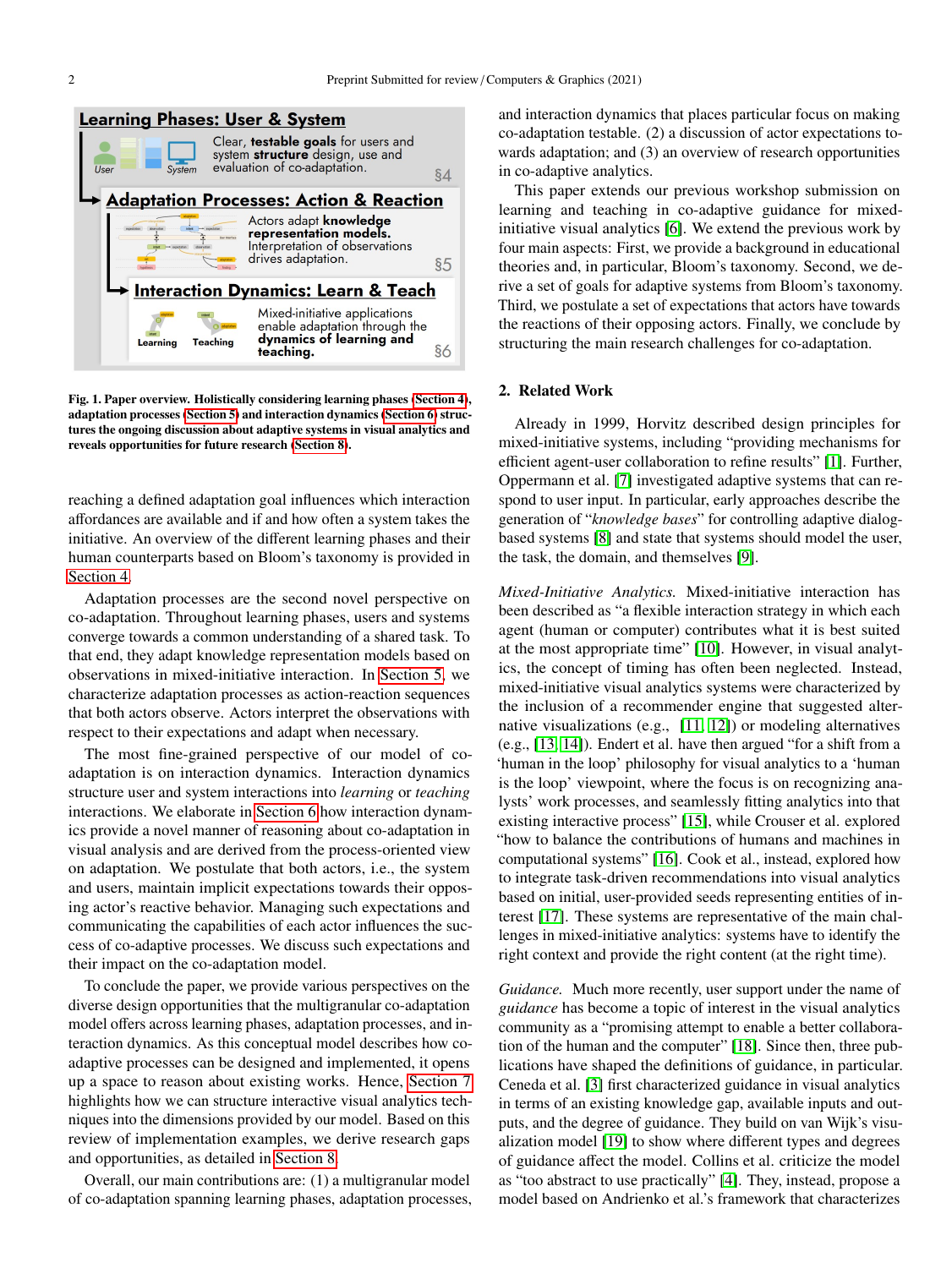visual analytics in terms of a model building process [\[20\]](#page-12-19). Building on this model specific to visual analytics enables the extraction of more concrete situations in which users might require help with typical tasks. Collins et al. state that the knowledge of an "intelligent guide" can be categorized as *prior knowledge*, *session-specific knowledge*, and *situation knowledge* [\[4\]](#page-12-3). However, they do not reason about how this knowledge updates over time and who has agency over the changes in effect. Federico et al. present a theoretical framework that incorporates "the function and role of tacit and explicit knowledge in the analytical reasoning process" [\[21\]](#page-12-20). Our work focuses on different learning goals that users and systems should reach over time and goes beyond knowledge collection towards application and synthesis.

Most recently, in their state of the art report, Ceneda et al. explicitly state that guidance is a mixed-initiative process and characterize existing approaches along the dimensions of userand system-guidance [\[18\]](#page-12-17). Here, it is interesting to consider who initiated the guidance and who is adapting as a result. In human-machine collaboration, such adaptation processes have been studied [\[22,](#page-12-21) [23\]](#page-12-22) and modeled game-theoretically [\[24\]](#page-12-23).

In this paper, we focus on co-adaptation in mixed-initiative systems and provide an alternative view on guidance by considering learning and teaching processes. These processes are linked to the provision of explanations and should follow principles from pedagogy, such as clarity, elicitation of learners' responses, and relevance to the learner [\[25\]](#page-12-24). The relation of guidance to pedagogy will be introduced in more detail in [Section 3.](#page-2-0)

*Computational Steering and Model Steering.* Computational Steering has been defined as "researchers [changing] parameters of their simulation on the fly and immediately [receiving] feedback on the effect" [\[26\]](#page-12-25). In visual analytics, this has often been named *model steering* and forms one of the cornerstones of the field. For example, model steering approaches exist for topic model optimization [\[27\]](#page-12-26) and data exploration [\[28\]](#page-12-27). *Semantic interaction* is a special form of model steering in which the analytical reasoning is inferred from user interactions [\[29\]](#page-12-28). Semantic interactions constitute prime examples of the user providing guidance to the system, making them conceptually related to systemprovided guidance. Our model of co-adaptation presented in [Fig](#page-7-1)[ure 4](#page-7-1) models both cases as interactions with the intent to *teach*.

#### <span id="page-2-0"></span>3. Foundations: Educational Theories and Learning Goals

Co-adaptation plays an important role in human-centered machine learning. In recent years, research has typically focused on integrating human knowledge into interactive machine learning processes in the first place. Now, human-centered machine learning places a particular focus on the work that humans perform [\[30\]](#page-12-29), expecting systems to adapt over time to better support users in their tasks. However, as of now, there is no general evaluation framework that can help assess the success of humancentered machine learning in general or of co-adaptation in particular. As a result, it remains difficult to compare available systems and techniques and decide which approach should be employed in a given situation. To that end, we identify a need for characterizing what systems have learned and are still expected to learn in co-adaptive workflows.

*Learning Theories.* For human learners, various models of learning processes exist in education theory. In the context of humancentered machine learning, collaborative learning [\[31\]](#page-12-30) and cooperative learning [\[32,](#page-12-31) [33\]](#page-12-32) are particularly applicable. Broadly speaking, collaborative learning describes scenarios in which multiple actors work together to generate knowledge on a common subject [\[31,](#page-12-30) [34\]](#page-12-33). As a subset of collaborative learning, cooperative learning aims to address issues like team members that do not contribute to the final result by relying on five key properties: *positive interdependence, individual accountability, faceto-face interaction, interpersonal skill development*, and *assessment of team-functioning* [\[34\]](#page-12-33). While interpersonal skill development and assessment of team functioning are research questions closely related to psychology, positive interdependence and individual accountability are directly applicable in visual analytics, where users rely on the systems to be successful but are accountable for the overall result. In human-centered machine learning, this particularly means that humans must understand what systems are doing and how they are reaching their results. Current work in system intelligibility is a step in this direction and highlights that the intelligibility of "*datasets, training algorithms or performance metrics*" [\[35\]](#page-12-34) could be more critical than traditional model intelligibility.

*Blooms Taxonomy: Assessing Learning Goals.* While collaborative and cooperative learning describe how teams should interact, they are not concerned with evaluating that learning goals have been reached. Instead, they often rely on Bloom's taxonomy [\[5\]](#page-12-4) to verify that the learner understood and internalized the new knowledge. Such verification is also necessary in coadaptive analysis, where it is difficult for users to know if, and what, systems have learned. As Schunk states, teachers "may believe that students have learned, but the only way to know is to assess learning's products and outcomes" [\[32\]](#page-12-31).

To that end, Bloom's taxonomy defines six learning objectives that aim to measure the degree of understanding that a learner has achieved. The taxonomy is intended as a classification of behavior exhibited by learners and testable by teachers. During visual analytics, such testing can take the form of model probing or what-if analysis [\[36,](#page-12-35) [37\]](#page-12-36) and allow users to verify their model.

Each objective in the taxonomy describes the expected outcomes from recalling facts and definitions (*remember* objective) to highly complex tasks such as analyzing information and assessing its value (*evaluation* objective). Clearly defined, distinct objectives for systems allow for a nuanced evaluation and present a first step towards a structured evaluation framework for co-adaptive systems. While the taxonomy originally describes hierarchical levels of understanding, Burns et al. [\[38\]](#page-12-37) remark that this assumes a linear learning process that is not necessarily followed in practice.

In the visualization community, Bloom's taxonomy has been used directly or as inspiration in a diverse set of projects: to support designers in creating effective communicative visualization [\[39\]](#page-12-38), to design study tasks [\[40\]](#page-12-39), in a taxonomy for user engagement in information visualization [\[41\]](#page-12-40), and, most frequently, for teaching (e.g., [\[42,](#page-13-0) [43\]](#page-13-1)). Most related to our work, in their study to evaluate data visualizations, Burns et al. [\[38\]](#page-12-37) implement questions targeted to each level of the taxonomy to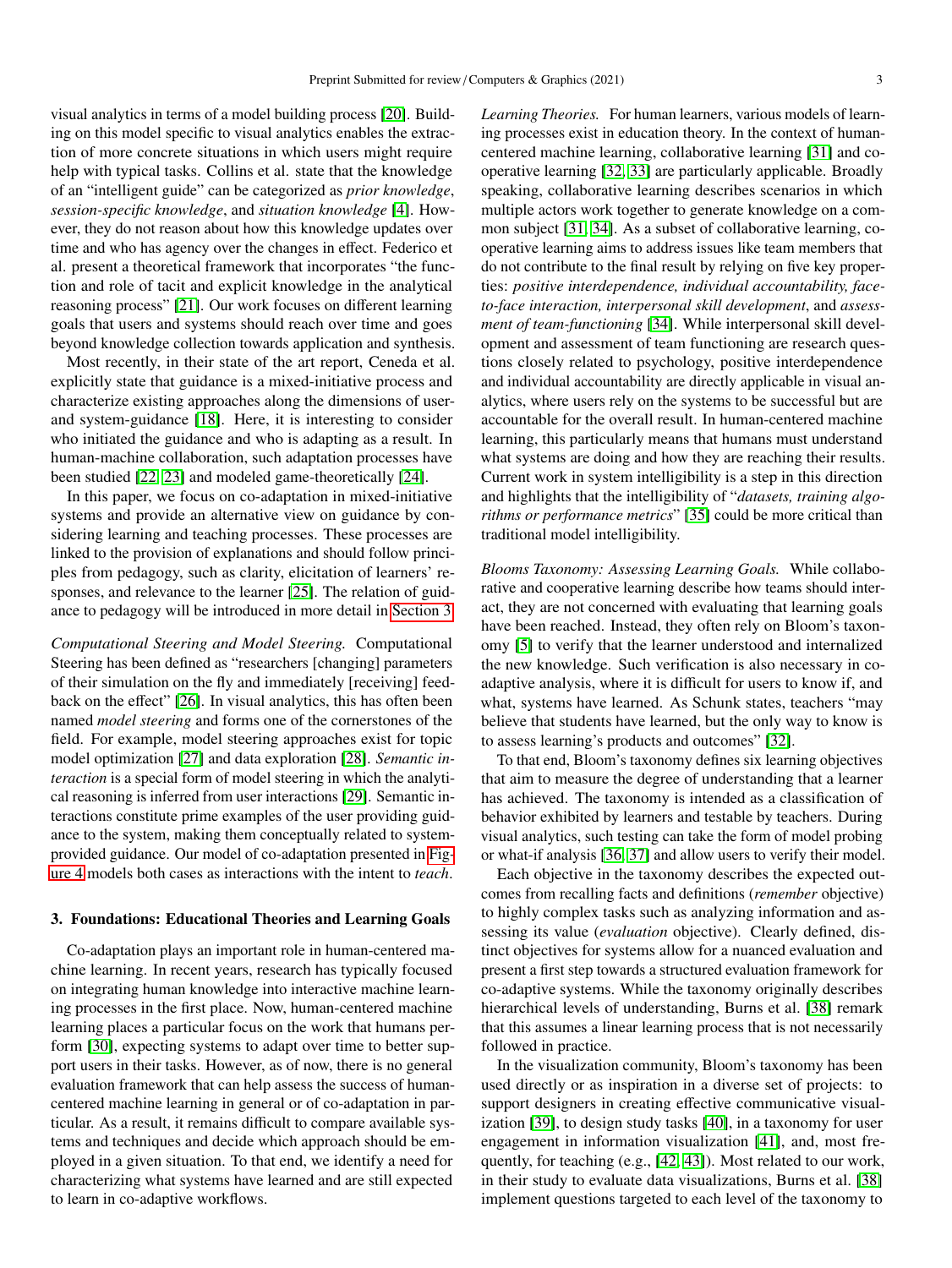measure the quality of their visualizations and complement conventional methods such as speed or accuracy testing. In their conceptual model of explanation processes in explainable artificial intelligence, El-Assady et al. [\[44\]](#page-13-2) define verification blocks following each explanation block to ensure user understanding. Similar verification blocks could be added to co-adaptive analysis systems to ensure that adaptation goals are being met. In the following section, we elaborate on how Bloom's taxonomy integrates into visual analysis processes and how it can be adapted to verify system adaptation.

*Explanation Process.* In the field of pedagogy, learning and teaching processes are closely linked to providing explanations [\[25\]](#page-12-24). Odora concludes that effective explanations need to be context-aware and demand that teachers possess not only knowledge about the subject matter but also perceptive communication capabilities. Co-adaptive processes that aim to promote teaching and learning, therefore, need to follow the strategies and principles of adequate explanations and pedagogy. These include, amongst other things: clarity, eliciting a response from learners, and relevance to the learner [\[25\]](#page-12-24). Recently, research on the topic of explanations has been driven by the need for explainable artificial intelligence (XAI), as an increasing number of systems include fully automated decision making. Explanations are used to communicate information that the learner can use to improve their mental model and create expectations and predictions. This means that explanations are elicited from learners when they register situations that deviate from their expectations [\[45\]](#page-13-3). Miller [\[45\]](#page-13-3) summarizes that although it is difficult to define what constitutes an explanation, explanations always refer to causality analysis. El-Assady et al. [\[44\]](#page-13-2) present a conceptual model for the explanation process and explanation strategies. The explanation process can be defined as an iterative sequence of explanationverification blocks. In each explanation block, three possible explanation strategies can be applied: *inductive reasoning*, explanation of detailed observations to be generalized to a bigger set of observations (bottom-up approach); *deductive reasoning*, explanation starts with a general overview and proceeds to more details (top-down approach); and *contrastive explanations*, comparison of two phenomena with sometimes implied contrast elements ("why not X?") [\[46\]](#page-13-4). All these characteristics of the explanation process show that a high degree of variability exists for the design of adequate explanations during co-adaptive analysis. Design decisions need to be based on different factors such as the target user group and their reasoning process [\[44\]](#page-13-2). Additionally, there are cases in which errors and bias need to be taken into account for explanations to help mitigate such errors [\[47\]](#page-13-5).

#### <span id="page-3-0"></span>4. Phases of Co-Adaptation: Users and Systems

Adaptation in visual data analytics is a continuous process, where an adaptation of the user can cause an adaptation of the system and vice versa. The overarching goal of this process is to reach a high degree of machine automation that remains intelligible and controllable through the user [\[48\]](#page-13-6).

There are many different models of how to involve humans in a mixed-initiative visual analytics process: Sacha et al. introduced the knowledge generation loop [\[49\]](#page-13-7), Liu et al. presented

the problem solving loop [\[50\]](#page-13-8), and Karer et al. provide a formal model of interpretation and reasoning in visual analytics [\[51\]](#page-13-9), to name just a few recent examples.

We, instead, focus on how successful adaptation can be measured. As outlined in the previous section, several theories of collaborative and cooperative learning between (human) learners exist. Typically, they rely on *Bloom's taxonomy* [\[5\]](#page-12-4) to define learning goals that should be reached over time. Such a classification is currently missing for adaptive systems. Explicitly considering learning goals for systems early on in the design process supports system developers in selecting effective interaction paradigms and aiming for system intelligibility. Furthermore, it represents a first step towards a unified evaluation methodology for adaptive systems as it provides comparable learning objectives.

To distinguish different interaction patterns employed to reach different adaptation goals, we map each goal to a *phase* that targets reaching the respective goal. While the adaptation goals for systems that we derive below are parallel to the goals for users and increase in complexity, the phases for system and user are independent. Hence, it is not a requirement that user and system are in "parallel" phases at all times.

In [Subsection 4.1,](#page-3-1) we first briefly introduce Bloom's taxonomy that specifies learning goals (for human learners) across six levels of increasing complexity. We then map those existing learning objectives for users to a set of objectives for mixedinitiative systems in [Subsection 4.2.](#page-4-0) These objectives reflect our experience from the design and evaluation of systems and are intended to spark a discussion on more clearly defined expectations towards adaptive systems. Finally, [Subsection 4.3](#page-5-0) outlines how the three proposed goals relate to existing models of human-machine interaction in visual analytics.

#### <span id="page-3-1"></span>*4.1. User Adaptation Phases*

Learning in humans can be classified according to Bloom's taxonomy [\[5\]](#page-12-4) across six sequential objectives. Burns et al. [\[38\]](#page-12-37) provide a translation of six objectives (from an updated version of Bloom's taxonomy [\[52\]](#page-13-10)) for information visualization that we summarize below. We build on their definitions and further adapt each definition towards visual data analysis.

*Remember.* The *remember* goal requires learners to rec-Remember ognize or recall previously learned "ideas, material, or phenomena" [\[5\]](#page-12-4). For visualization, appropriate tasks include locating and reporting specific pieces of information [\[38\]](#page-12-37). This definition is also applicable to visual analysis, although extended to include information about available system functionality.

*Understand.* The understanding goal states that learners Understand should be able to interpret and extrapolate information, leading to "an understanding of the literal message contained in a communication" [\[5\]](#page-12-4). Usually, this is achieved by understanding or creating abstractions. Typical tasks in information visualization include the generation of data summaries or the generation of key takeaways [\[38\]](#page-12-37). In visual analysis, this extends to being able to understand different system functionality and data transformations and gauge their effect on the available data.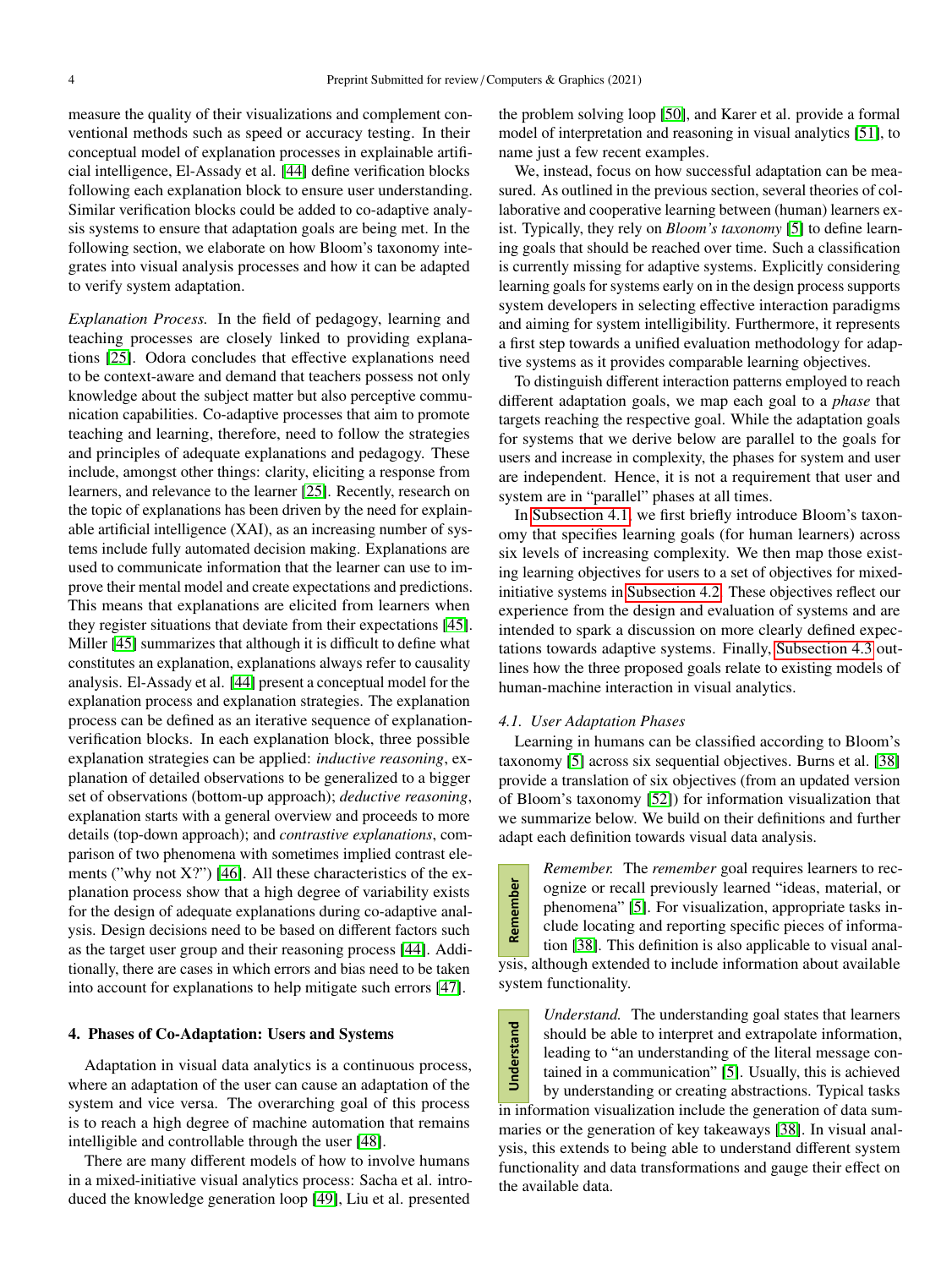

<span id="page-4-1"></span>Fig. 2. Mapping the six phases of Bloom's taxonomy of learning objectives to three learning phases for co-adaptive systems. *Initialization* is about understanding the user's tasks and goals. *Refinement* analyzes user behavior and their reactions to fine-tune the model. *Automation* applies the learned information and allows systems to take the initiative in the analysis.

*Apply.* While *understanding* only requires learners to comprehend a certain abstraction and use it when prompted, *application* requires that the abstraction has been understood so well that it can readily be applied [\[5\]](#page-12-4). In visualization, appropriate tasks include the transfer of

a visualization to a different visual representation [\[38\]](#page-12-37). Typical tasks in visual analysis include, e.g., the selection of a different machine learning technique or switching to alternative itemselection strategies in active learning.

*Analyze.* Learners that reached the *analyze* goal are expected to recognize unstated assumptions, identify and **Analyze** verify hypotheses, and find patterns [\[5\]](#page-12-4). Burns et al. translate this to the recognition of trends in the data or the identification of evidence to support specific conclusions [\[38\]](#page-12-37). For visual analysis, relevant tasks include the quantitative and qualitative evaluation of machine learning results and the identification of bias, as well as the creation and verification of hypotheses.

Evaluate

Apply

*Evaluate.* Learners are expected to make "quantitative and qualitative judgments about the extent to which material and methods satisfy criteria" [\[5\]](#page-12-4) to complete the *evaluate* goal. For visualization, Burns et al. name the evaluation of a visualization with respect to given criteria or the provision of justification for given results as potential

tasks [\[38\]](#page-12-37). In co-adaptive analysis, users should be able to judge both the quality of the obtained result and the quality of the system they used.

*Create.* Reaching the *create* goal of Bloom's taxonomy, learners should be able to combine their ideas and knowl-Create edge to form something "not clearly there before" [\[5\]](#page-12-4). Tasks in visualization include the prediction of further values in a sequence or the identification of different views that reveal new information [\[38\]](#page-12-37). Learners at this level are able to perform human-in-the-loop analysis, where the human drives the analysis by creating hypotheses and verifying or rejecting them to generate new information and knowledge.

# <span id="page-4-0"></span>*4.2. System Adaptation Phases*

A classification of learning goals such as Bloom's taxonomy is missing for adaptive, mixed-initiative systems. Building on

the user goals for information visualization provided by Burns et al. [\[38\]](#page-12-37), we propose a mapping to goals for adaptive systems. These goals for systems are derived from our previous work and reflect the current state of mixed-initiative systems. [Figure 2](#page-4-1) shows the mapping and highlights that both user and system typically progress towards more challenging learning goals over time. However, learning is a non-linear process. Consequently, goals could be reached out of order or can become outdated when information concerning previous goals changes. Nonetheless, these goals can structure how we reason about mixed-initiative systems. For example, in the design process, they require system designers to consider if and how system behavior can change once a goal has been reached. Similar to a teacher who does not rely on the same teaching paradigm across all learning goals, different interaction paradigms might be more appropriate at different times. Furthermore, clearly defined goals for systems provide an opportunity for more comparable system evaluation to verify that goals are met and understand the users' perception of systems in those different stages.

*Initialize.* The initialization objective combines the two nitialize initial goals *remember* and *understand* from Bloom's taxonomy. To complete this objective, systems should observe what data the user is working with and identify potential user tasks that they might perform (remember). Additionally, they should create initial models of the observed information, demonstrating their ability to identify appropriate abstractions (understand).

In the context of mixed-initiative systems, systems in this phase should refrain from taking the initiative to avoid irritating users. Instead, they should focus on observing user interactions and building models that are able to capture intent. The time needed to complete this stage can be significantly shortened by pretraining appropriate models outside of the mixed-initiative interaction loop.

**Refine** 

*Refine.* After the system has created initial knowledge representation models (see [Subsection 5.1\)](#page-6-1) in the initialize phase, the overarching goal in this phase is the *refinement* of those models to fit individual users and their tasks. More specifically, systems should identify

in which situations users perform which tasks, how to characterize their analysis behavior, capture which parts of the data are most interesting, and where a user might encounter knowledge gaps. As such, this phase is closely related to goals of guidance in visual analytics [\[3\]](#page-12-2). Here, adaptation induced by the dynamics of learning and teaching is most prevalent.

Systems providing active guidance should begin to make initial suggestions in this phase and gather user feedback in order to improve their future suggestions. Most system-initiated actions in this phase should have a guiding nature, as systems are expected to still refine their knowledge representation models, leaving them unable to provide good automated analysis steps.

*Automate.* Once the system has reached a sufficiently accurate model in the refinement phase, it can begin to *automate* expected user actions. This increased initiation of actions frees the user to work on other tasks and can increase the efficiency of the analysis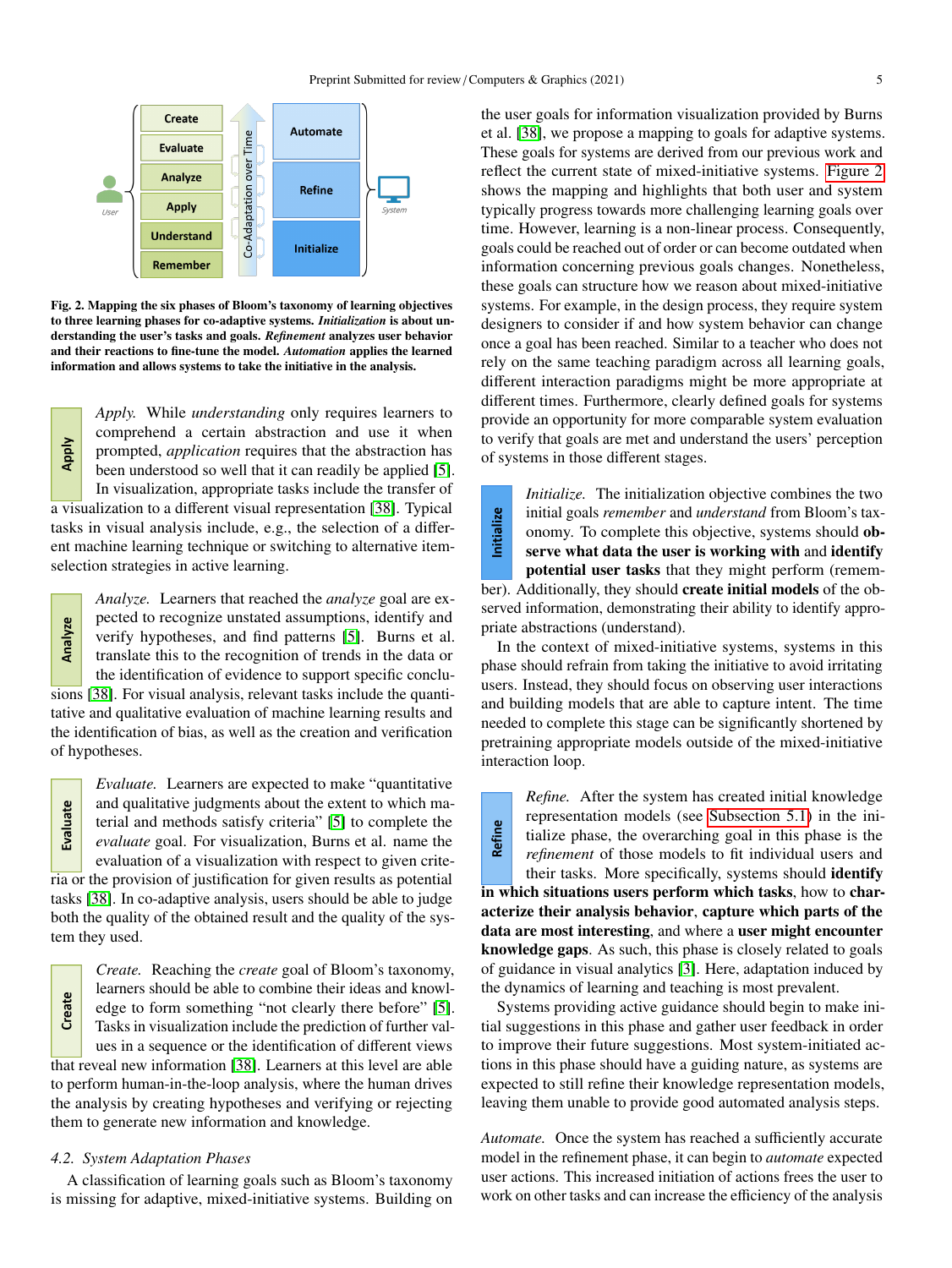

<span id="page-5-1"></span>Fig. 3. The co-adaptive analysis process traverses the three phases *initialization*, *refinement*, and *explained automation*. The figure shows relations to related concepts and processes, connecting established models to our proposed co-adaptive process. The models we consider are Progressive Analytics [\[53\]](#page-13-11), Interactive Machine Learning [\[54\]](#page-13-12), Guidance [\[3\]](#page-12-2), Explainable Artificial Intelligence (XAI) [\[55\]](#page-13-13), Knowledge Generation [\[49\]](#page-13-7), and Problem-Solving Loop [\[50\]](#page-13-8).

process. System goals at this level include advancing Automate the analysis, automated evaluation of analysis results (e.g., via learned relevance metrics), or the suggestion of alternative analysis strategies. When designing systems that aim to reach this level of adaptation, designers should include overview and verification phases to ensure that users can still review system actions and potentially intervene, leaving them with control over the process and a sense of agency.

#### <span id="page-5-0"></span>*4.3. Relation to Existing Models*

There are various different models that describe the visual analytics process or relevant related concepts and techniques. Some of them, like *guidance*, are actively used in co-adaptive analysis systems. Others, such as *knowledge generation* or *interactive machine learning*, focus on adaptation in the human or the system, respectively. However, they can all be used to describe analysis processes over time. [Figure 3](#page-5-1) illustrates that our model of co-adaptive analysis, in general, and the three levels of learning goals for systems, in particular, can represent those related models on an abstract level. The arrow, again, displays that co-adaptive analysis processes tend towards more systeminitiated actions over time. However, similar to learning in humans [\(Figure 2\)](#page-4-1), this is not a linear process, and systems must be able to return to previous objectives or complete objectives out of order. The figure shows that many existing theories and models cover similar adaptation processes under different names or go through similar phases of adaptation. A unified structure of learning goals can enable the effective comparative evaluation of systems employing those different paradigms. We believe that our initial set of learning goals is intuitive and easily applicable to a multitude of systems.

*Knowledge Generation.* The knowledge generation loop [\[49\]](#page-13-7) as a generic model of insight generation can span the entire range from human initiative to system initiative (although typical implementations primarily use human initiative). The exploration loop addresses the analyst's goals of getting to know (remember) and understanding the data. The system, on the other hand, can initialize during this phase. The verification loop is used to "confirm hypotheses or form new ones" [\[49\]](#page-13-7), matching the learning goals *apply* and *analyze*. Systems can use this phase to refine their models. In the knowledge generation loop, users evaluate whether to trust their insights and, if yes, generate knowledge.

*Problem Solving Loop.* The problem solving loop [\[56\]](#page-13-14) contains two sub-loops. First, the model-defining loop builds on mathematical representations of the problem created by experts. Consequently, the initialization does "not need to be supported by an interactive optimisation tool" [\[50\]](#page-13-8). A system can, however, support users by aiming to *refine* the model by adding, removing, or changing constraints and objectives of the optimization model [\[50\]](#page-13-8). In the optimization loop, users then *analyze* different solutions before *synthesizing* and *evaluating* them. In this phase, systems can support users by exploring alternative optimizations and presenting ranked lists. However, the final decision on solution quality is a user task. Thus, systems do not have to fulfill all goals of the *automate* objective.

*Interactive Machine Learning.* Endert et al. [\[54\]](#page-13-12) surveyed the state of the art in integrating machine learning into visual analytics. They categorize the field along the two primary tasks of modifying parameters and defining analytical expectations. Both tasks primarily fall into the *refine* and *apply*/*analyze*/*evaluate* levels for systems and users, respectively. This assumes that users already have a basic understanding of their data and that the optimized machine learning model has been initialized outside of the mixed-initiative process.

*Guidance.* "Guidance is a computer-assisted process that aims to actively resolve a knowledge gap encountered by users during an interactive visual analytics session" [\[3\]](#page-12-2). Guidance systems can profit from having access to a user's interaction history and previous analysis states. Consequently, guidance systems should observe users from the beginning of the analysis to *initialize* their models. Once they have gathered a sufficient understanding of the data and the user's task, they can begin to make initial suggestions and observe the reaction to *refine* their models.

*Interactive Model Analysis for XAI.* For explainable artificial intelligence, Liu et al. [\[55\]](#page-13-13) define a three-phase model called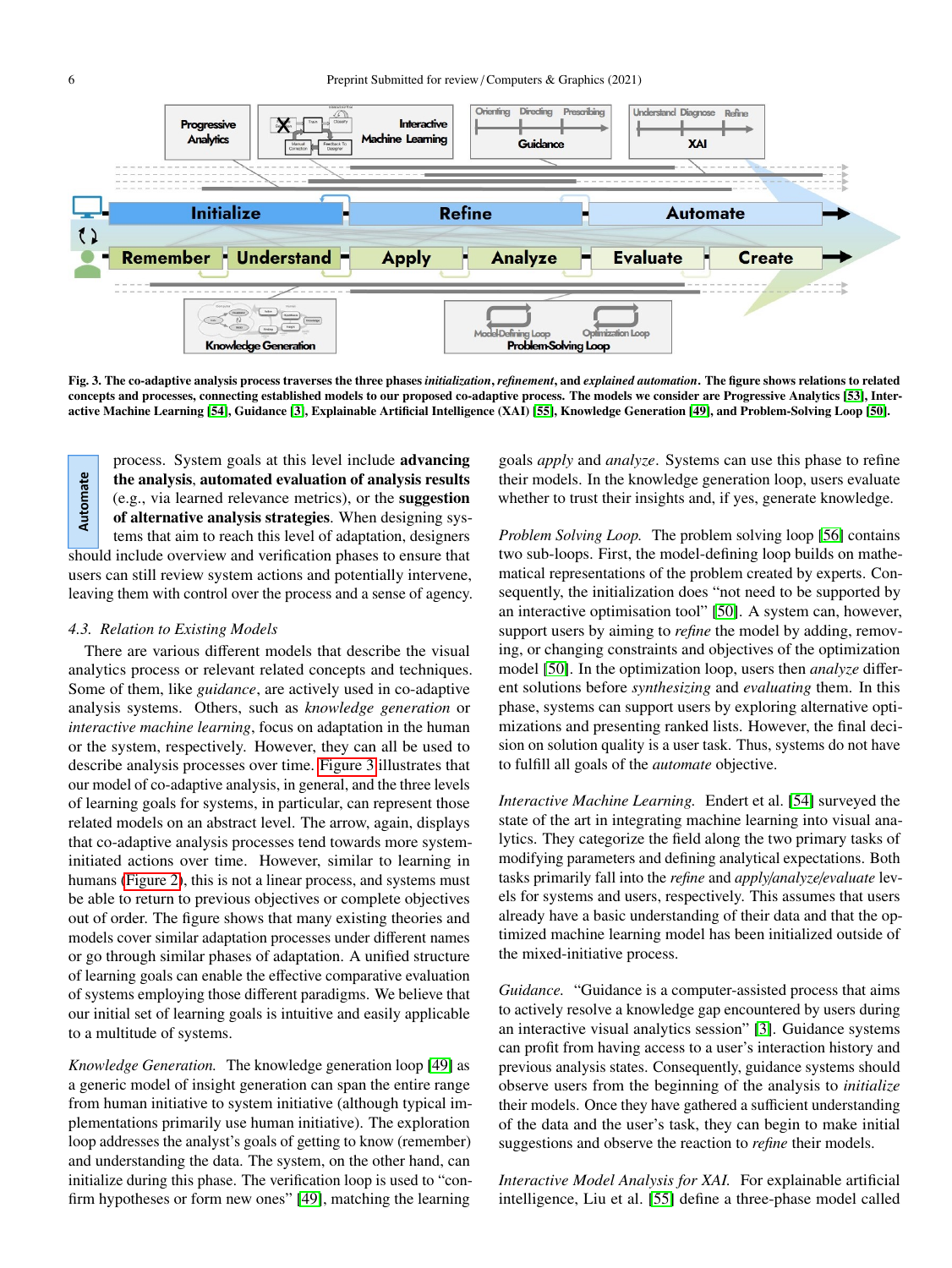*interactive model analysis* to understand, diagnose and refine machine learning models with the help of bespoke visual analytics techniques. Users should be enabled to *understand* "why machine learning models behave the way they do" [\[55\]](#page-13-13). Further, they should analyze potential training failures before accepting *automated* guidance from the system to refine their models.

*Progressive Analytics.* Progressive analytics is not a mixedinitiative process by definition. However, Fekete et al. [\[53\]](#page-13-11) describe a three-phase model of uncertainty in progression. In the first phase, called *estimating suitability*, the model is just beginning to process data. In the second phase, it provides an *early response* that becomes more and more certain over time. In the third phase, the model converges, and its uncertainty has stabilized, allowing the user to advance the analysis.

#### <span id="page-6-0"></span>5. Processes of Co-Adaptation: Actions and Reactions

This section introduces the process of co-adaptation over time that is shown in [Figure 4.](#page-7-1) In this process, both user and system adapt knowledge representation models based on their mixedinitiative interaction. The co-adaptation process operationalizes how the learning goals introduced in [Section 4](#page-3-0) can be reached.

In [Subsection 5.1](#page-6-1) we first introduce several knowledge representation models that adapt over time. We then define key concepts of our process of co-adaptation and highlight connections to previous work in [Section 5.2,](#page-6-2) before introducing the iterative progression of co-adaptation in [Subsection 5.3.](#page-7-2)

#### <span id="page-6-1"></span>*5.1. Knowledge Representation Models*

Before considering the *adaptation* of a system and user, we establish the types of knowledge and information both actors have. Knowledge and information relevant to the analysis process are stored in knowledge representation models.

Krogsæter and Thomas state that knowledge-based systems require models of the user, the task, the domain, and themselves (system model) [\[9\]](#page-12-8). According to their definition, the system model should contain knowledge that the system has about its functionality and limitations. As this information is unlikely to change during the mixed-initiative analysis process, we do not consider it. Instead, we define system models as representations of the user's knowledge about the system.

*Data Model.* The data model contains information such as data distributions, descriptive statistics, identified outliers, and relations and similarities between data points. Typically, systems are expected to have a complete data model due to their increased computational abilities.

*User Model.* The system stores a specific user model for each user. This model contains all knowledge that the system has explicitly or implicitly gathered about the user. The user model aims to capture, among others, the users' knowledge, their level of expertise, potential biases, personal preferences, and personality traits. Beyond knowledge, user models should also consider the user's cognitive abilities such as perceptual speed, visual working memory, and verbal working memory, as personalization can counteract these inter-user performance differences [\[57\]](#page-13-15). *System Model.* The system model is the mental model of the system that users create during the analysis. It includes knowledge about the implemented algorithms with their strengths and weaknesses, available visualizations, and guidance operations that the system offers. The system model is created over time through interaction with the system and influenced by previous knowledge of similar systems. The system model, therefore, fundamentally influences the expectations the user has about each task outcome.

*Task Model.* The task model contains all necessary knowledge to solve the tasks along the analysis process, including the order of task execution, the (hypothesized) solutions, relations and similarities between tasks, and the analysis context.

# *5.2. Components of Co-Adaptation Processes*

Before presenting the co-adaptation process in [Subsection 5.3,](#page-7-2) we define all terms used and provide relations to relevant previous work where applicable.

*Action.* We follow the definition by Gotz et al. [\[58\]](#page-13-16) and define actions as aggregations of semantic sequences of individual events. As those actions that are relevant to future adaptations in the process have an associated intent (see next paragraph), we omit individual actions from the visual representation of the process in [Figure 4.](#page-7-1)

<span id="page-6-2"></span>*Intent.* In the context of mixed-initiative analytics, there might be different types of actions, e.g., some that are specific to advancing the analysis and others that are meant to refine future adaptation. The goal of each action is its *intent*. As our model is applicable to co-adaptive visual analytics in general, we do not systematically differentiate between guidance intent and analytical intent.

Wenskovitch et al. model the complex relationship between interactions and intent [\[59\]](#page-13-17). They identify four different types of relationships: *One interaction implies one intent* (e.g., direct manipulation of a slider), *many interactions imply one intent* (e.g., different ways to switch fonts in Microsoft Word), *one interaction implies many intents* (e.g., moving data points in a projection view) and *many interactions imply many intents*. For a more thorough description, see Wenskovitch et al. [\[59\]](#page-13-17).

*Expectation.* Expectations are closely related to the intent introduced above. They capture the predicted reaction to a given action and what adaptation a given action should introduce.

*Adaptation.* We define adaptation as the sum of all changes induced in the models (data, task, user/system) described in more detail in [Subsection 5.1.](#page-6-1) The adaptation is the result of an interpretation of the observed actions and the derived intent. Similar to the four interaction-intent relationships introduced above, there exist four analogous intent-adaptation relationships.

*Observation.* Observations of the system-side are any recognized inputs that the system processes. An observation on the user-side is a (typically) visual change to the user interface (e.g., an updated model visualization, a log message, or any other form of perceivable change to the system state).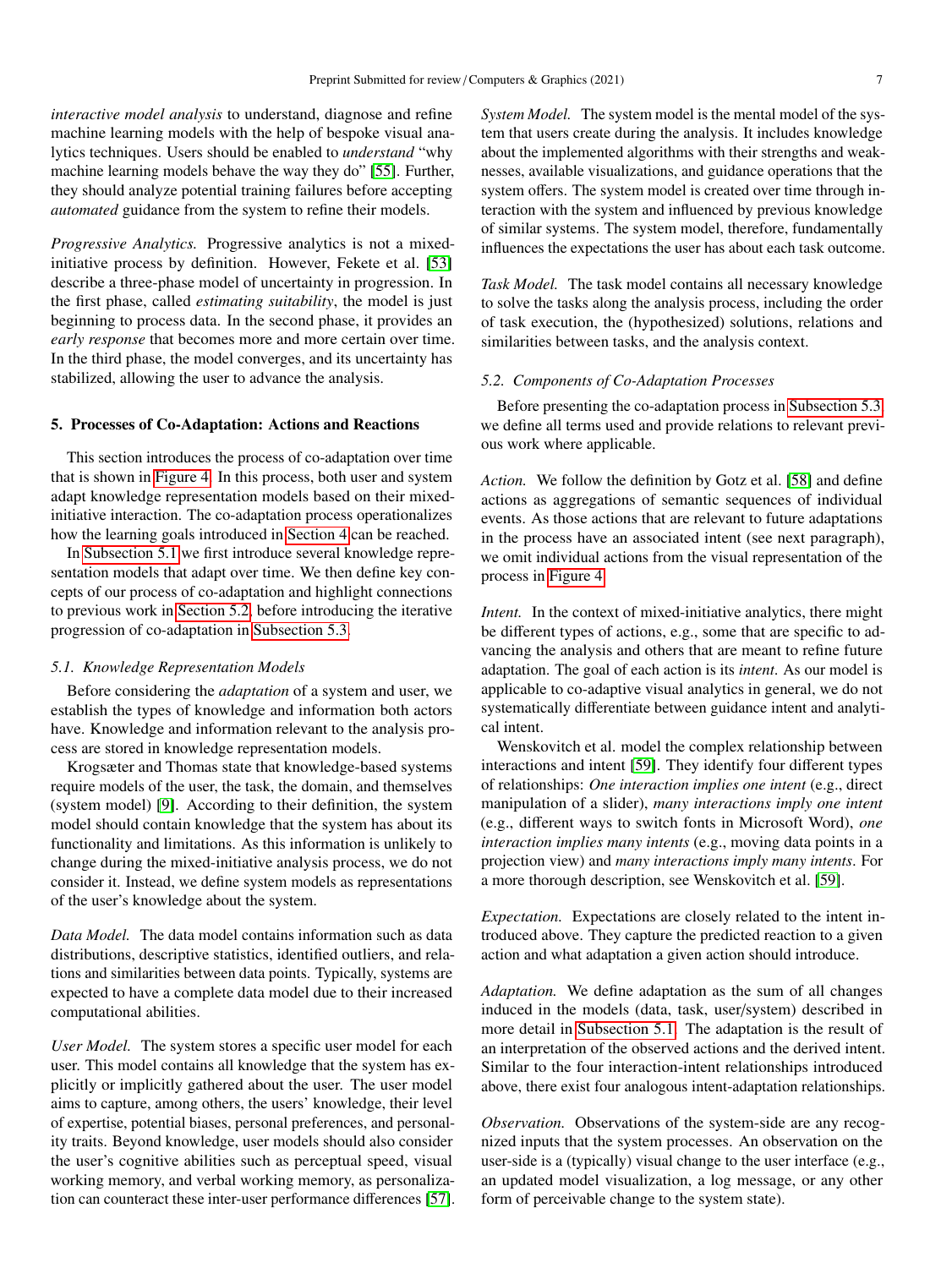

<span id="page-7-1"></span>Fig. 4. Actions and reactions between user and system form the foundation of the co-adaptive analysis process. Reactions are observed and compared to an expectation, leading to the adaptation of the data, task or user/system models, and the derivation of new intents. Here, the user initiates the process (green arrow), and both the user and the system adapt. The system can also initiate the process, which would then start at the blue arrow. The grey arrows indicate the learning and teaching dynamics: system teaching (ST), user teaching (UT), system learning (SL), and user learning (UL). Figure by Sperrle et al. [\[6\]](#page-12-5).

*Interpretation.* Both systems and users interpret the observed inputs in combination with intents and expectations. For the system, this typically means some form of machine learning and will be discussed in [Section 7.](#page-9-0) Users often have to interpret changes to a visual representation instead as they cannot typically probe the system's models directly. In order for this interpretation to be possible, system adaptation must trigger an appropriate visual change that matches the user's expectation.

Kindlmann and Scheidegger provide a theory of algebraic visualization design [\[60\]](#page-13-18). According to their framework, the amount of change to a visualization must be proportional to a change in the underlying data. In co-adaptive analytics, this principle should not only apply to visual representations of the system's state but also inform the size of behavioral changes, with consequences that are predictable for a user. "Small" interactions (e.g., the labeling of few data points) should only lead to small, incremental changes in behavior. In [Subsection 6.3,](#page-8-0) we outline user expectations towards system changes in more detail.

*Hypothesis.* A hypothesis "formulates an assumption about the problem domain that is subject to analysis" [\[49\]](#page-13-7). It can form the starting point for a co-adaptive analysis cycle and directly influences the performed actions. However, not every visual analytics task requires a hypothesis, and new intents could, e.g., also be based on interpretations of previous observations.

*Finding.* We again rely on the definition by Sacha et al.: "A finding is an interesting observation made by an analyst using the visual analytics system" [\[49\]](#page-13-7).

#### <span id="page-7-2"></span>*5.3. Interactive Progression of Adaptation*

The goal of visual analytics is to incorporate human intuition in the analysis process to generate hypotheses and extract knowledge [\[49\]](#page-13-7). As a result, the user's questions might change during an analysis session. For example, users might become aware of unexplored regions of the data or additional system functionality that could be beneficial to solving the current task. Systems may capture the task users are trying to solve more accurately. Both user and system need to adapt over time and take the progression analysis state into account to accommodate this change.

*Interaction and Adaptation.* We provide a detailed model of interaction and adaptation in co-adaptive analysis processes in [Fig](#page-7-1)[ure 4.](#page-7-1) The model shows an interactive analysis process, where the x-axis represents time. It is centered around action-reaction pairs  $\uparrow \rightarrow \uparrow$  that are exchanged between the user and the system. Building on the analytic activity model by Gotz et al. [\[58\]](#page-13-16), we define *actions* as aggregations of individual events. Actions are, in turn, aggregated into one or multiple higher-level user or system *intents* (see [Section 5.2\)](#page-6-2). Each intent is associated with a corresponding expectation that captures the assumed impact of the performed actions. We are particularly interested in those expectations that concern changes to the (mental) models of the recipient of performed action(s). Users and systems *interpret* their *observations* and expectations with respect to the available models  $\Box$  (data, task, and user/system) and, in the case of the user, knowledge. The result of this interpretation may lead to an *adaptation*  $\Box$  of the recipient, as well as the generation of new *findings* .

*Opportunities for Adaptation.* [Figure 4](#page-7-1) shows an interaction in which all opportunities for interpretation and adaptation have been realized. In practice, many actions will not be interpreted, e.g., because most current systems lack support for intent identification, and users might choose to focus on their task at hand rather than analyzing every system action. [Figure 4](#page-7-1) also shows grey arrows that indicate four dynamics that drive adaptation in co-adaptive interaction: *system teaching*, *system learning*, *user teaching*, and *user learning*.

#### <span id="page-7-0"></span>6. Dynamics of Co-Adaptation: Learning and Teaching

The success of co-adaptation for solving high-level analysis tasks depends on interaction dynamics and expectations that actors have towards them. The co-adaptive analysis process model in [Figure 4](#page-7-1) reveals the two central interaction dynamics of learning and teaching. In this context, we define the actors' intent to learn as the aim to adapt themselves, with the help of knowledge provided by another actor. Conversely, we define the intent to teach as the aim to induce adaptation in the other actor. As both users and systems can initiate both learning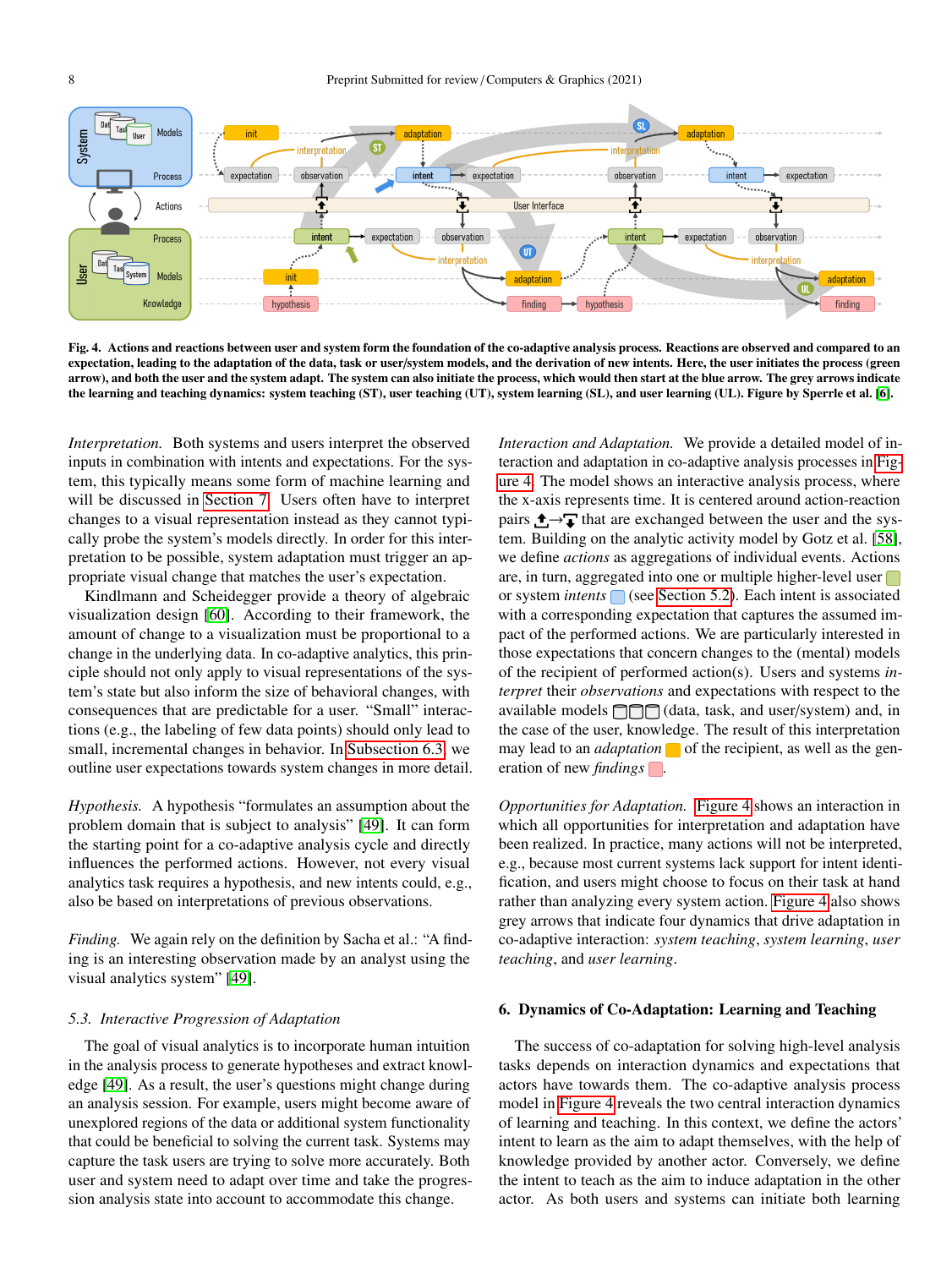and teaching, there are four different dynamics that provide a process-oriented view on interaction dynamics in co-adaptive analysis: *user teaching*, *system teaching*, *system learning*, and *user learning*. Our focus is on the adaptation that is caused in a given actor. Hence, we reference the adapting actor in the names of the four dynamics. *System teaching*, e.g., describes a dynamic in which the user provides knowledge to the system, causing it to adapt. It is important to note that neither actor adapts in isolation. Instead, the feedback from the other actor is fundamental in providing knowledge and resolving the encountered knowledge gap. Consequently, *system learning* is different from general *machine learning*.

The four dynamics are responsible for the adaptation in the initialization and refinement phases. During initialization, systems typically have to rely on *system teaching* provided by the user. During refinement, systems can begin to require learning guidance as well. During the analysis process, these dynamics often do not appear in isolation but can be interleaved, as [Fig](#page-7-1)[ure 4](#page-7-1) illustrates. Ultimately, systems should aim to enable multiple, if not all, dynamics if they are to be mixed-initiative systems. In the following section, we briefly introduce each of the dynamics in more detail before describing expectations towards interactions that must be considered to successfully enable them. The figures presented with each dynamic are excerpts from [Figure 4](#page-7-1) and locate the dynamic in the interaction process. For real-world examples that represent these principles, see [Subsection 7.2.](#page-10-0)

#### *6.1. Teaching Intent*

The *teaching dynamic* is initiated by an actor that aims to adapt the models of the other actor. Goals for teaching include providing help in a given situation to facilitate the analysis, informing about alternative analysis options, suggesting potential corrections, explaining the current model, or providing a tour as guided exploration. Typically, system-provided teaching targets the data and task models of users. In contrast, users typically teach systems about the task and their subjective preferences.

*User Teaching. User Teaching* is the most commonly

implemented in the form of guidance in modern systems, where systems aim to teach users. It directly translates to the original goal of guidance, which is resolving



encountered knowledge gaps. To that end, systems, e.g., highlight data points to consider [\[61\]](#page-13-19), or present recommendations and alternative analysis pathways [\[62\]](#page-13-20).

*System Teaching.* In *system teaching*, the user aims to teach the

system their understanding of the task or data. As such, it is closely related to the concept of machine teaching [\[63\]](#page-13-21). However, while machine teaching is typically

ptation · → intent  $intent$ 

concerned with providing systems with "labels, features [or] structure" [\[63\]](#page-13-21), system teaching also allows systems to update their user model with, e.g., observed preferences and biases.

#### *6.2. Learning Intent*

Actors request *learning guidance* with the intent of verifying or adapting their own models. Beyond asking for help with the analysis, the goals of learning guidance include probing the other actor's models, verifying hypotheses, and understanding the current situation.

*User Learning.* Users initiate *user learning* with the goal of learning about the data, the system, or its  $intent$ 

understanding of tasks. This operation can be considered a *probe*, providing users with

additional knowledge and not necessarily advancing the analysis.

*System Learning. System learning* describes guidance in which the system requests user feedback

with the aim of improving its user, task, or data model. While this operation may or without



may not have an immediate benefit to the analysis process, the gathered information can be used to improve further guidance as it helps systems to understand users and tasks better.

### <span id="page-8-0"></span>*6.3. Expectations for Interactions and Adaptation*

Both learning and teaching interactions can be used to adapt the knowledge representation models of either actor and only differ in the initiator of the adaptation. Selecting the correct dynamic at the correct moment has a large impact on the success of mixed-initiative systems as it impacts the perceived agency [\[64\]](#page-13-22). However, other factors beyond agency and locus of control affect not only result quality, but also user satisfaction in co-adaptation workflows. In particular, there are several explicit or implicit expectations that actors have towards interactions and the adaptation that they induce. These expectations exist for both the system and the user: on the system side, expectations form the basis for assumptions in the used machine learning models. For example, designers of a learning-to-rank model might assume that users are bad (or good) at providing ratings that form consistent transitive relationships. On the user side, their expectations will drive their interaction patterns and lead to frustration if not respected.

Guidotti et al. [\[65\]](#page-13-23) provide a survey of methods for explaining black-box models and derive several desiderata for interpretable models from the analyzed state-of-the-art. While they interpret the desiderata like accuracy and consistency with a specific focus on machine learning models, we argue that some can be reframed to describe expectations that actors have towards interactions in co-adaptation. Below we present an initial set of expectations towards adaptation. We ground those expectations on the desiderata for interpretable models as compiled by Guidotti et al. [\[65\]](#page-13-23) and frame them from a perspective of mixed-initiative interaction. Future research in co-adaptive analytics should investigate which other expectations exist, how they can be identified from user behavior, and what the implications of violating those expectations are.

*Monotonicity.* Previous work has found that users are more likely to trust and accept classification models when they are built respecting the monotonicity constraints expected by the users and the domain [\[66\]](#page-13-24). This suggests that users might also expect systems to infer monotonic constraints from their interactions rapidly. This becomes a particular challenge if user interactions do not appear monotonic to the system, e.g., because it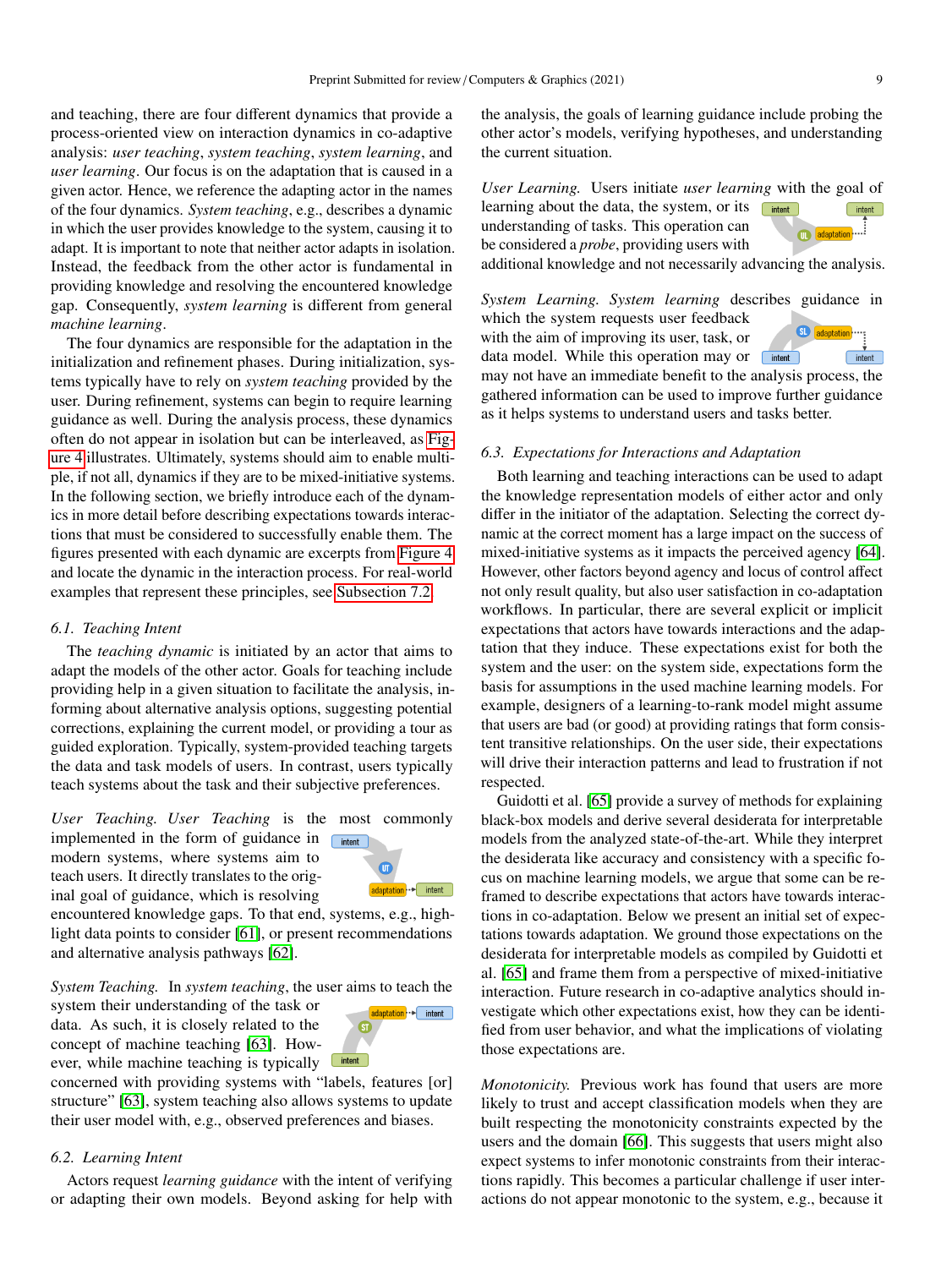learns on a representation that does not match the user's mental model.

*Accuracy.* In XAI, accuracy is defined as a measure of the extent to which the model predicts unseen instances [\[65\]](#page-13-23). In co-adaptive analytics, accuracy describes how good the model is at identifying characteristic features from vague, semantic interaction. The more accurately the system can infer attributes, the more accurately its adaptation will match user intent.

*Causality.* A controlled change in the input data should affect the model behavior [\[65\]](#page-13-23). In co-adaptive analytics, each adaptation of the user or the system should be related to a change originated by the other actor. Causality is a fundamental property that enables the *interpretation* of observed changes.

*Correctness.* Typically, both the system and a user will assume the actions of the other actor to be correct. However, both actors can make errors of varying severity. Users could accidentally misclick or provide wrong information to the system due to unawareness. Systems could provide wrong information as a result of implementation bugs or due to biased training data. As errors are often unavoidable, this strongly relates to how a system recognizes accidental errors and possibly helps mitigate them.

*Consistency.* In co-adaptive analytics, the knowledge representation of both the system and the user can be seen as predictors of the other actor's action. Assuming the correctness of those models, an actor is consistent when it complies with the model.

*Transitivity.* Preference relations derived from user interactions are likely not transitive. Tversky argues that people represent objects as collections of features and potentially rely on different subsets of features when making pairwise comparisons [\[67\]](#page-13-25). As a result, he argues "that similarity, as one might expect, is not transitive" [\[67\]](#page-13-25). Consequently, systems should take care not to rely on transitive information derived from user inputs. Similarly, they should make learned transitive relations explicit. More generally, Tversky's findings suggest that system adaptations might not be easily transferable between users. However, this limitation is not specific to transitive learnings but applies to any domains and tasks in which there is no single correct answer and user preferences play a role in the final outcome.

*Agility.* Both actors, but especially systems, must be able to adapt to changing behavior quickly. Langley [\[68\]](#page-13-26) finds that systems relying on user input, and thus the users' time, should rely on "induction methods that achieve high accuracy from small training sets over those with higher asymptotic accuracy but slower learning rates". They express the expectation that "an adaptive interface that learns rapidly should be more competitive than ones that learn slowly." [\[68\]](#page-13-26)

*Generality and Transferability.* For machine learning models, Guidotti et al. state that "it is preferable to have portable models that do not require special training regimes or restrictions" [\[65\]](#page-13-23). The same is true for knowledge representation models. From our experience, novice users often expect systems to learn abstract and well-generalized knowledge.

# <span id="page-9-0"></span>7. Co-Adaptation in Existing Applications

Co-adaptive analysis systems learn to adapt the user, tasks, and data models as a result of user interactions with the system. From these interactions, different levels of input are available for model computation: low-level interactions, such as mouse movements, and high-level interactions, such as manual filtering actions. These types of interactions imply differences in data quantity, certainty, and continuity. For example, we can assume that mouse movements are recorded continuously throughout a session leading to many more data entries compared to punctual user clicks. Algorithms employed to classify, recognize and predict user interactions based on these different types of inputs, therefore, operate differently. Endert et al. [\[54\]](#page-13-12) published a state of the art report on machine learning implementation in visual analytics describing important categories of algorithms used in the field. Co-adaptive systems predominantly need to perform classification, clustering and regression analysis on static and streaming data. Prominent algorithms used for adaptation in visual analytics systems are decision trees [\[69\]](#page-13-27), Naive Bayes classification [\[70,](#page-13-28) [71,](#page-13-29) [72,](#page-13-30) [73\]](#page-13-31), Hidden Markov models [\[74,](#page-13-32) [75,](#page-13-33) [76\]](#page-13-34), nearest neighbor search [\[77,](#page-13-35) [78,](#page-13-36) [79\]](#page-13-37), neural networks (e.g., selforganizing maps [\[80\]](#page-13-38)), active learning [\[81\]](#page-13-39), and reinforcement learning (e.g., Q-learning [\[82\]](#page-13-40)). However, Endert et al. [\[54\]](#page-13-12) note that new algorithms specifically tailored to incorporating user interaction into prediction are needed.

The previous sections have introduced both learning goals for adaptive systems and characterized adaptation in terms of learning and teaching. In this section, we present examples of applications of the proposed theoretical models in existing systems. As these systems do not typically mention these concepts explicitly, we rely on our interpretation of the system descriptions. Evaluating and reporting these human-centered factors of visual analytics represents an opportunity for the community working on co-adaptive systems.

# *7.1. Navigating the Phases of Co-Adaptation*

We have presented a set of learning phases in co-adaptive systems. Here we introduce existing systems that follow our understanding of these learning phases and represent real-world examples for tangible implementation ideas.

*Initialization.* Micallef et al. [\[83\]](#page-13-41) implement a method in which the system first iteratively asks for user feedback to learn taskbased feature relevance until a certain quality is attained and subsequently generates predictions. This approach models the user's knowledge relevant for their specific task by adding upper confidence bound criterion computation [\[84\]](#page-14-0) to the linear regression prediction model. They show that this initial phase of data gathering through user input is effective for increasing prediction accuracy in their user study.

*Refinement.* Many co-adaptive systems implement a refinement phase, with some directly entering this phase without going through co-adaptation for initializing and instead relying on assumptions, mathematical models, or external pretraining. Ottley et al. [\[74\]](#page-13-32) implement an approach that directly permits refinement using Hidden Markov models that do not need prior data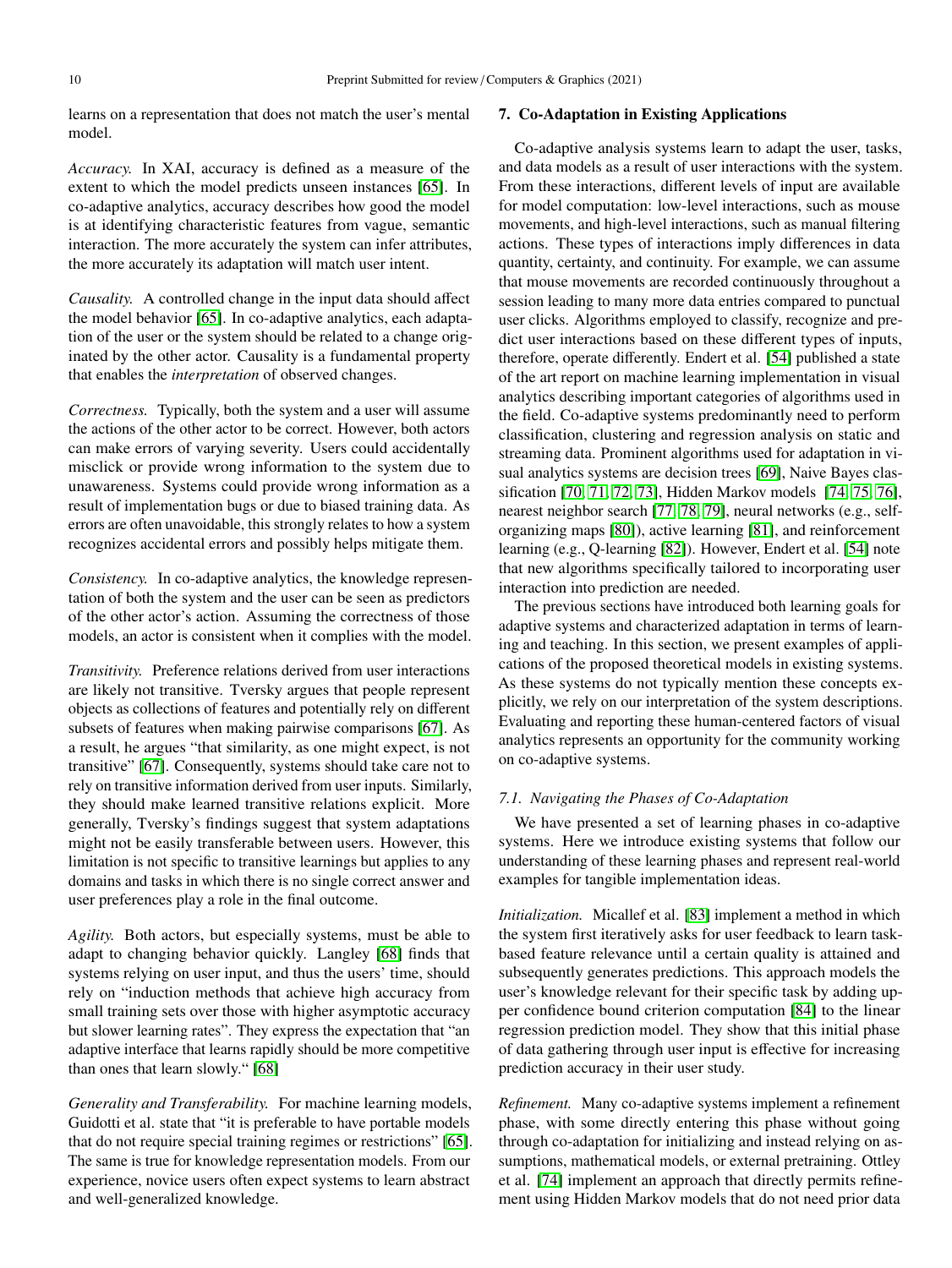gathering and allow for a direct prediction of the user's next interaction. Reda et al. [\[85\]](#page-14-1), however, observe that a limitation of Markov Chain-based approaches is the memoryless nature, with models losing the ability to predict high-level strategies. In fact, Monadjemi et al. [\[73\]](#page-13-31) implement a system employing a Naive Bayes classifier that outperforms the Hidden Markov model approach. In VIANA [\[86\]](#page-14-2), a system for argument annotation, Sperrle et al. eliminate the need for initialization by relying on the output of a domain-specific rule-based pre-annotation as initial suggestions. During the refinement phase, the user then promotes or discourages the system to suggest more similar or dissimilar annotations.

*Automation.* The system PlotThread [\[82\]](#page-13-40) implements reinforcement learning to teach an AI agent how to draw storyline visualizations. After a refinement phase where users draw their own visualizations and refine them through interactions on the visualizations, the model learns how to generate and enhance visualizations based on the learned features. In their evaluation, the authors show how this method achieves better results at the cost of more iterations compared to a greedy algorithm that randomly selects interactions.

#### <span id="page-10-0"></span>*7.2. Employing Learning and Teaching Dynamics*

In [Section 6,](#page-7-0) we have explained how co-adaptive analysis includes the concepts of learning and teaching. We present example implementations of these dynamics in existing systems.

*User Teaching.* Shao et al. [\[87\]](#page-14-3) support users during the exploration of large scatter plot matrices: based on eye-gaze data, the system shows plots that are visually dissimilar from those already explored. This guidance aims to teach users an unbiased data model that considers all data regions and maximizes the amount of information analyzed per time interval. A similar approach has been used by Silva et al. for gaze-based pattern recommendation [\[88\]](#page-14-4). LightGuider is a VA application for creating lighting designs [\[14\]](#page-12-13). Here, user teaching supports users in efficiently exploring the large model parameter space, enabling faster task completion by providing alternative model parametrizations while still supporting "manual intervention and artistic freedom" [\[14\]](#page-12-13). NEVA [\[89\]](#page-14-5), a system for fraud detection in consumer networks, supports users during navigation of subgraphs to avoid non-plausible queries.

*System Teaching.* In current applications, system teaching is typically realized via explicit user inputs: users adapt target sliders [\[14\]](#page-12-13) or create new entity relations [\[90\]](#page-14-6). Podium, a system for ranking multivariate data, includes guidance from the user [\[91\]](#page-14-7): users teach the system their understanding of the relations between data records by reordering them in a table. The system then infers a feature weighting model, capturing "*which attributes contribute to a user's subjective preference for data*" [\[91\]](#page-14-7). As the model is transparently made available to users, they can compare expectations and observations to make changes.

*User Learning.* Clustrophile 2, a system for interactive cluster analysis [\[69\]](#page-13-27), suggests algorithms with various parameter settings. Users can ask for support from the system during feature selection or algorithm parametrization by toggling the *Help me decide* menu. The system provides, e.g., feature relevance scores or silhouette coefficients for selecting the number of clusters.

*System Learning.* Micallef et al. [\[83\]](#page-13-41) developed an application that supports users during the generation of machine learning models with small data sets. The system employs a user model and asks users to refine features in a subset of the overall features by assigning user relevance for the overall prediction task. This step is initiated by the system to learn the user's domain knowledge, repeating the knowledge elicitation step as many times as necessary until the prediction model returns improved predictions. Further approaches include feedback-driven view exploration [\[77\]](#page-13-35) and DataTone [\[92\]](#page-14-8). The system BEAMES [\[79\]](#page-13-37) elicits feedback from users to update sampling weights for prediction models in the recommended models pool.

# *7.3. Assessing Co-Adaptation Expectations*

We explore examples of systems that consider important expectations of actors towards adaptation in their approach. We show how these systems tackle the problem in their concrete use case. It is worth noting that none of these systems evaluate these expectations (see [Section 8\)](#page-11-0).

*Causality.* Actors learn if they can recognize a causal relationship between interactions and adaptations (see [Section 3\)](#page-2-0). In the system LightGuider [\[14\]](#page-12-13), updating preference weights for light constraints triggers an update of the provenance tree, which shows how different simulated lighting scenarios reflect given preferences. Each update recomputes the "usefulness of each action for reaching a certain illumination constraint" using a Weighted-Sum Model [\[93\]](#page-14-9). Explicit user interface controls allow for a direct link between action and adaptation, but more implicit mechanisms can also be implemented for continuous causality inference. In such cases, providing explanations for the adaptation is required [\[94\]](#page-14-10).

*Consistency.* Once the system learned user preferences, future actions (e.g., predictions or suggestions) should be consistent with the learned model. In BEAMES [\[79\]](#page-13-37), previously saved model types are included in model recommendations for subsequent analysis stages by increasing the sampling probability for saved models.

*Correctness.* Actors rely on learning truthful information from each other, but oftentimes inputs can be erroneous or uncertain. To mitigate this, more advanced techniques include recognizing bias to show where misconceptions might lie using Hidden Markov Models [\[91\]](#page-14-7) or Bayesian networks [\[73\]](#page-13-31). Healey and Dennis [\[72\]](#page-13-30) model user interest using a boosted Bayesian network classifier [\[95\]](#page-14-11). They include uncertainty in the model adaptation from implicit user input by including an additional "uncertainty weight" to the boosting process.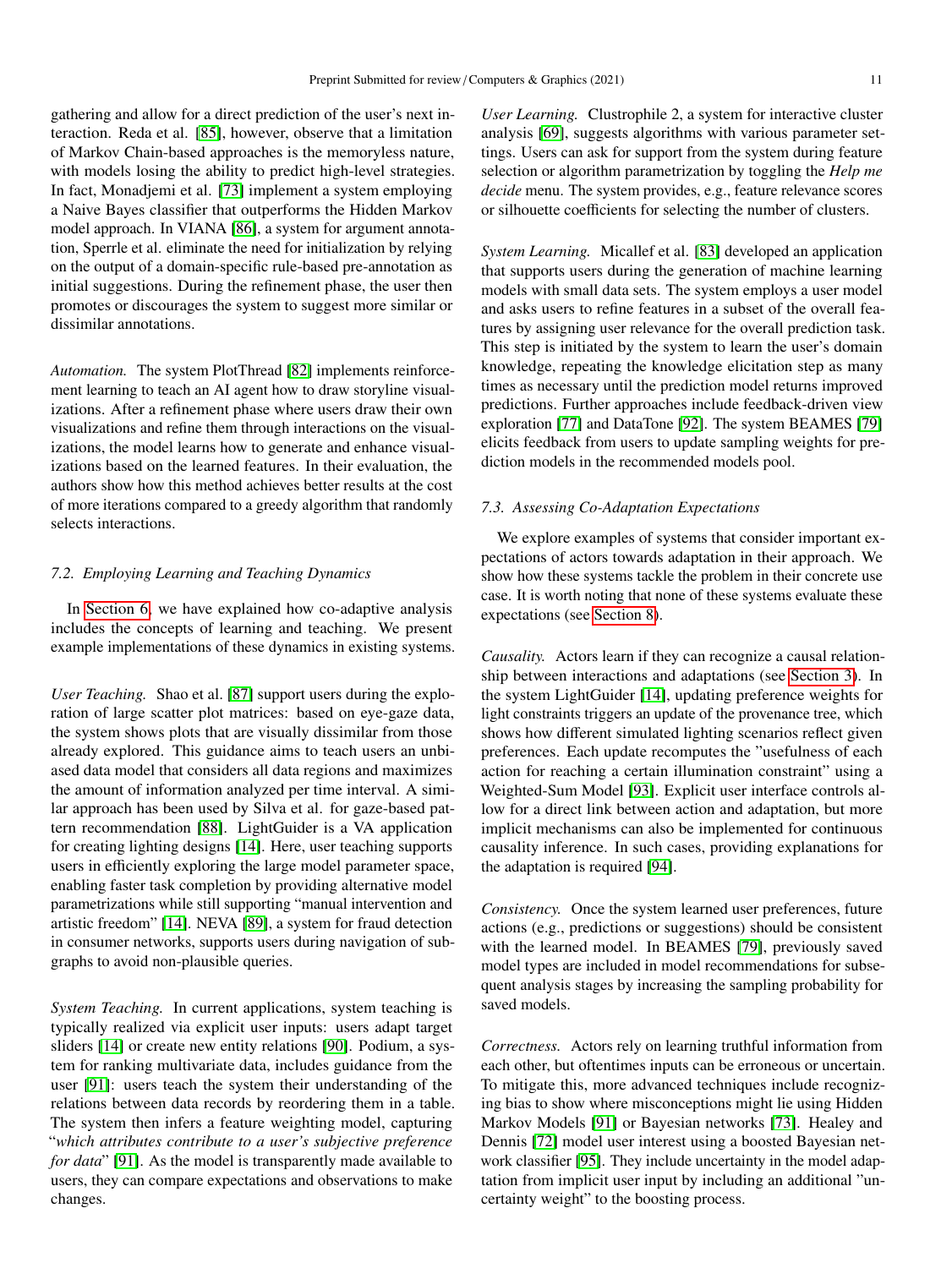## <span id="page-11-0"></span>8. Research Opportunities

We have proposed a process model of co-adaptation in visual analysis and mapped existing learning goals from research in pedagogy to learning goals for adaptive systems. To demonstrate our model's applicability, we have discussed how a multitude of visual analytics approaches can be described by our proposed process model. We see much potential for structured, qualitative evaluation to advance the field of co-adaptive analytics. This section highlights the most promising research opportunities based on our analysis of the current state-of-the-art.

# *8.1. Structuring the Design Space of Evaluations*

A structured analysis of the design space for evaluations is necessary to mature the field of co-adaptive analytics. Such a design space would allow both the systematic evaluation of learning and teaching dynamics and a review of phases of adaptation. As a first step towards this goal, future work should survey existing work on co-adaptation and identify all related fields and communities, including machine learning, human-computer interaction, information visualization, and psychology. Especially the HCI community has a long history of modeling and evaluating adaptive systems. We expect that the different communities focus on a different aspect of co-adaptation. The machine learning community does not typically involve users in their evaluations, while the HCI community focuses on presentation and interaction design. Synthesizing the results from the different communities can reveal gaps in the evaluation of co-adaptation. Future research should then investigate which effects that exist in isolation can successfully be integrated into full-fledged analysis systems.

# *8.2. Verifying Expectations for Co-Adaptation*

In [Subsection 6.3,](#page-8-0) we have presented an initial set of properties that both systems and users expect in co-adaptive processes. They are derived from research in explainable artificial intelligence and interactive machine learning. To the best of our knowledge, these expectations have not yet been evaluated in the context of co-adaptation. We encourage researchers from visual analytics to collaborate with psychologists and HCI researchers to evaluate which expectations are most important to users and whether similar users have similar expectations. We expect that violating those expectations affects user satisfaction, trust in the model, and perceived transparency and interpretability [\[96\]](#page-14-12).

However, the results of those investigations do not only impact user satisfaction. They also provide valuable input to system designers aiming to develop new co-adaptive applications. Making the right assumptions about user interaction patterns is crucial to avoid deriving wrong or misleading information during co-adaptation. We expect that several iterations of calibration might be necessary until a hypothesized expectation can be successfully included in a co-adaptive analysis system. Providing design studies of both failed and successful attempts will provide helpful orientation for system designers.

# *8.3. Understanding and Probing Co-Adaptation*

The co-adaptation model presented in [Subsection 5.1](#page-6-1) surfaces how systems and users converge towards a common analysis process over time. In a first step, systems designed for co-adaptation should make adaptation observable to enable interpretation, e.g., through provenance visualizations. When a provenance visualization is not practical or available, systems should provide ways in which users can effectively probe the model to verify adaptation. One possibility to enable such probing interactions are model sandboxes that users can interact with in isolation [\[37\]](#page-12-36). Those sandboxes should ensure that users can freely explore what the model has learned without fear of breaking the model or biasing the model's future learning through their exploration.

#### *8.4. Controlling and Steering Co-Adaptation*

In addition to enabling the observation and probing of adaptation, system designers need to ensure that both users and systems can steer and control the adaptation. Intuitively, this means that users must keep control over the analysis process and should be given direct interaction possibilities to refine system behavior when automatic adaptation fails. However, future research should also investigate how the quality of user input can be assessed and whether "bad" user input can be rejected. Such an assessment could, e.g., be performed by comparing the input to other users' input or by computing quality metrics such as precision and accuracy.

Currently, integrating co-adaptation into visual analytics systems is a resource-intensive, bespoke process. In the future, system implementations could be significantly simplified through general libraries and frameworks that perform typical actions, like observing where users click or which views they utilize most often. In information visualization, frameworks like vegalite [\[97\]](#page-14-13) make the creation of visualizations significantly simpler. Similar frameworks for co-adaptation could provide a starting point for the rapid prototyping of co-adaptation.

# 9. Conclusion

In this paper, we have presented a multigranular model of co-adaptation in visual data analysis and guidance processes. To structure adaptation over time and promote the definition of testable adaptation goals, we proposed a three-level taxonomy of learning objectives for adaptive systems derived from Bloom's taxonomy of learning objectives from pedagogy. To clarify how actors adapt based on observed sequences of actions and reactions, we presented a process model for adaptation and characterized interaction dynamics in terms of learning and teaching. In addition to these interaction dynamics, we have also identified user and system expectations towards interactions and adaptation in co-adaptive systems.

We have shown the model's applicability in application examples from recent works in visual analytics. As described in our opportunities section, our future work will constitute implementing a complete system that incorporates co-adaptation as its leading design paradigm. We intend to conduct a systematic evaluation of the influence of the different dynamics levels, dynamics, and expectations on the co-adaptation process. Based on the findings we derive from such a system design, implementation, and evaluation, we aim to devise and collect successful strategies for co-adaptation in mixed-initiative systems.

Acknowledgements – This work has been partially funded by the DFG within grant number 455910360 (SPP-1999).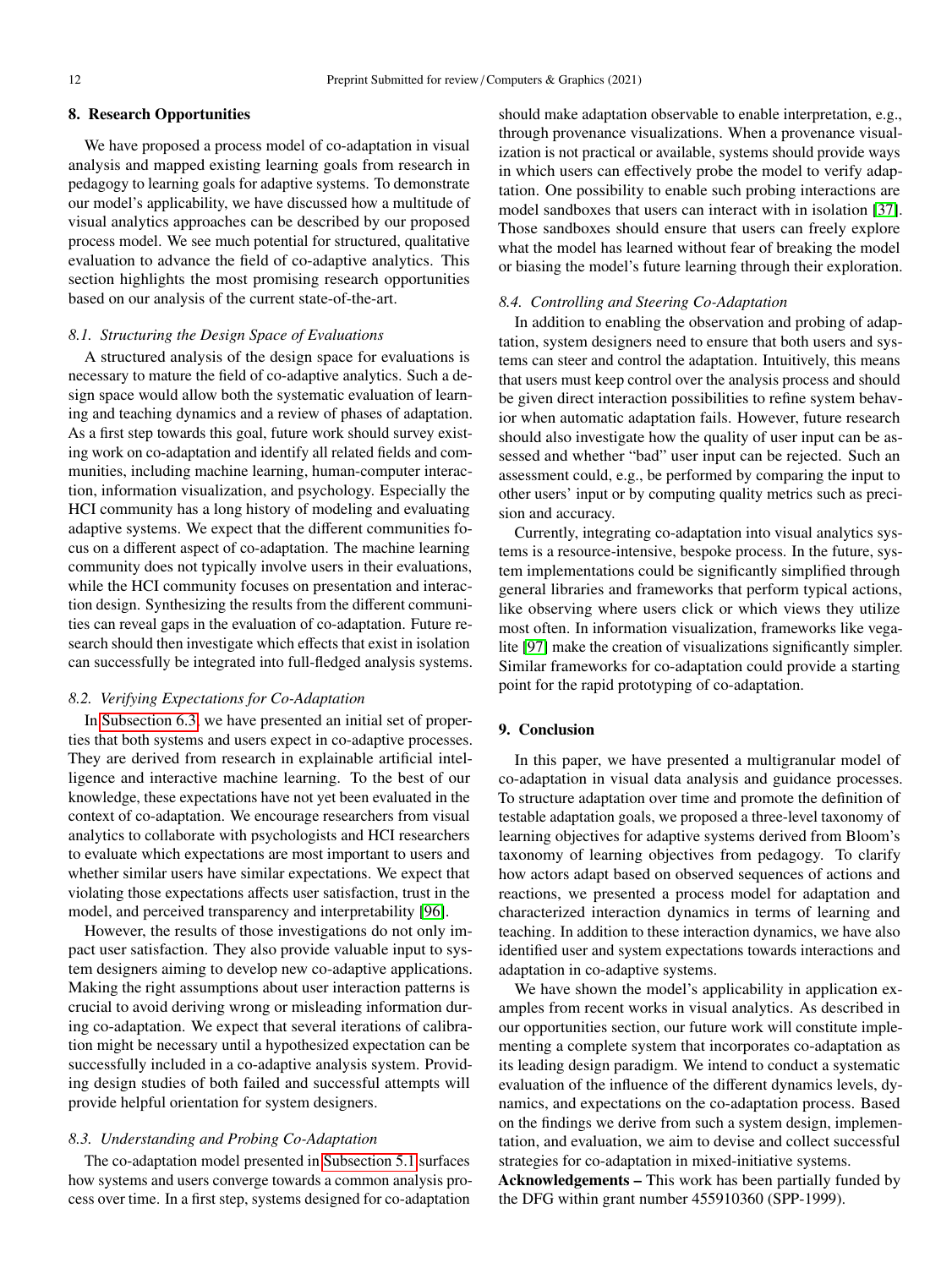# References

- <span id="page-12-0"></span>[1] Horvitz, E. Principles of mixed-initiative user interfaces. In: Proc. SIGCHI Conf. on Human Factors in Computing Systems. ACM; 1999, p. 159–166. doi:[10.1145/302979.303030](http://dx.doi.org/10.1145/302979.303030).
- <span id="page-12-1"></span>[2] Keim, D, Andrienko, G, Fekete, JD, Görg, C, Kohlhammer, J, Melançon, G. Visual analytics: Definition, process, and challenges. In: Information visualization. Springer; 2008, p. 154–175.
- <span id="page-12-2"></span>[3] Ceneda, D, Gschwandtner, T, May, T, Miksch, S, Schulz, HJ, Streit, M, et al. Characterizing Guidance in Visual Analytics. IEEE Trans on Visualization and Computer Graphics 2017;23(1):111–120. doi:[10.1109/](http://dx.doi.org/10.1109/TVCG.2016.2598468) [TVCG.2016.2598468](http://dx.doi.org/10.1109/TVCG.2016.2598468).
- <span id="page-12-3"></span>[4] Collins, C, Andrienko, N, Schreck, T, Yang, J, Choo, J, Engelke, U, et al. Guidance in the human-machine analytics process. Visual Informatics 2018;2:166–180. doi:[10.1016/j.visinf.2018.09.003](http://dx.doi.org/10.1016/j.visinf.2018.09.003).
- <span id="page-12-4"></span>[5] Bloom, BS, Engelhart, MD, Furst, EJ, Hill, WH, Krathwohl, DR, et al. Taxonomy of educational objectives: the classification of educational goals. Handbook I: Cognitive Domain. McKay Company, Inc.; 1956.
- <span id="page-12-5"></span>[6] Sperrle, F, Jeitler, A, Bernard, J, Keim, DA, El-Assady, M. Learning and Teaching in Co-Adaptive Guidance for Mixed-Initiative Visual Analytics. In: EuroVis Workshop on Visual Analytics (EuroVA). The Eurographics Association; 2020,doi:[10.2312/eurova.20201088](http://dx.doi.org/10.2312/eurova.20201088).
- <span id="page-12-6"></span>[7] Oppermann, R, editor. Adaptive user support: ergonomic design of manually and automatically adaptable software. L. Erlbaum Associates Inc.; 1994. ISBN 978-0-8058-1655-6.
- <span id="page-12-7"></span>[8] Tißen, A. Knowledge bases for user guidance in information seeking dialogues. In: Proc. Int. Conf. on Intelligent User Interfaces. ACM; 1993, p. 149–156. doi:[10.1145/169891.169945](http://dx.doi.org/10.1145/169891.169945).
- <span id="page-12-8"></span>[9] Krogsæter, M, Thomas, CG. Adaptivity: system-initiated individualization. In: Adaptive user support: ergonomic design of manually and automatically adaptable software. L. Erlbaum Associates Inc. ISBN 978- 0-8058-1655-6; 1994, p. 67–96.
- <span id="page-12-9"></span>[10] Allen, JF, Guinn, CI, Horvitz, E. Mixed-initiative interaction. IEEE Intelligent Systems and their Applications 1999;14(5):14–23.
- <span id="page-12-10"></span>[11] Wongsuphasawat, K, Qu, Z, Moritz, D, Chang, R, Ouk, F, Anand, A, et al. Voyager 2: Augmenting Visual Analysis with Partial View Specifications. In: CHI Conference on Human Factors in Computing Systems. Association for Computing Machinery; 2017, p. 2648–2659. doi:[10.1145/3025453.3025768](http://dx.doi.org/10.1145/3025453.3025768).
- <span id="page-12-11"></span>[12] Elzen, Svd, Wijk, JJv. Small Multiples, Large Singles: A New Approach for Visual Data Exploration. Computer Graphics Forum 2013;32(3pt2):191–200. doi:[10.1111/cgf.12106](http://dx.doi.org/10.1111/cgf.12106).
- <span id="page-12-12"></span>[13] El-Assady, M, Sperrle, F, Deussen, O, Keim, D, Collins, C. Visual Analytics for Topic Model Optimization based on User-Steerable Speculative Execution. IEEE Trans on Visualization and Computer Graphics 2019;25(1):374–384. doi:[10.1109/TVCG.2018.2864769](http://dx.doi.org/10.1109/TVCG.2018.2864769).
- <span id="page-12-13"></span>[14] Walch, A, Schwarzler, M, Luksch, C, Eisemann, E, Gschwandtner, T. Lightguider: Guiding interactive lighting design using suggestions, provenance, and quality visualization. IEEE Trans on Visualization and Computer Graphics 2019;26(1):569–578. doi:[10.1109/TVCG.2019.](http://dx.doi.org/10.1109/TVCG.2019.2934658) [2934658](http://dx.doi.org/10.1109/TVCG.2019.2934658).
- <span id="page-12-14"></span>[15] Endert, A, Hossain, MS, Ramakrishnan, N, North, C, Fiaux, P, Andrews, C. The human is the loop: new directions for visual analytics. Journal of Intelligent Information Systems 2014;43(3):411–435. doi:[10.1007/](http://dx.doi.org/10.1007/s10844-014-0304-9) [s10844-014-0304-9](http://dx.doi.org/10.1007/s10844-014-0304-9).
- <span id="page-12-15"></span>[16] Crouser, RJ, Ottley, A, Chang, R. Balancing Human and Machine Contributions in Human Computation Systems. In: Handbook of Human Computation. Springer; 2013, p. 615–623. doi:[10.1007/](http://dx.doi.org/10.1007/978-1-4614-8806-4_48) [978-1-4614-8806-4\\_48](http://dx.doi.org/10.1007/978-1-4614-8806-4_48).
- <span id="page-12-16"></span>[17] Cook, K, Cramer, N, Israel, D, Wolverton, M, Bruce, J, Burtner, R, et al. Mixed-initiative visual analytics using task-driven recommendations. In: 2015 IEEE Conference on Visual Analytics Science and Technology (VAST). 2015, p. 9–16. doi:[10.1109/VAST.2015.7347625](http://dx.doi.org/10.1109/VAST.2015.7347625).
- <span id="page-12-17"></span>[18] Ceneda, D, Gschwandtner, T, Miksch, S. A Review of Guidance Approaches in Visual Data Analysis: A Multifocal Perspective. Computer Graphics Forum 2019;38(3):861–879. doi:[10.1111/cgf.13730](http://dx.doi.org/10.1111/cgf.13730).
- <span id="page-12-18"></span>[19] van Wijk, J. Views on Visualization. IEEE Trans on Visualization and Computer Graphics 2006;12(4):421–432. doi:[10.1109/TVCG.2006.80](http://dx.doi.org/10.1109/TVCG.2006.80).
- <span id="page-12-19"></span>[20] Andrienko, N, Lammarsch, T, Andrienko, G, Fuchs, G, Keim, D, Miksch, S, et al. Viewing Visual Analytics as Model Building. Computer Graphics Forum 2018;37(6):275–299. doi:[10.1111/cgf.13324](http://dx.doi.org/10.1111/cgf.13324).
- <span id="page-12-20"></span>[21] Federico, P, Wagner, M, Rind, A, Amor-Amorós, A, Miksch, S, Aigner, W. The Role of Explicit Knowledge: A Conceptual Model of Knowledge-

Assisted Visual Analytics. In: IEEE Conf. on Visual Analytics Science and Technology. 2017, p. 92–103. doi:[10.1109/VAST.2017.8585498](http://dx.doi.org/10.1109/VAST.2017.8585498).

- <span id="page-12-21"></span>[22] Sawaragi, T. Dynamical and Complex Behaviors in Human-Machine Co-Adaptive Systems. IFAC Proc Volumes 2005;38(1):94–99. doi:[10.3182/](http://dx.doi.org/10.3182/20050703-6-CZ-1902.01418) [20050703-6-CZ-1902.01418](http://dx.doi.org/10.3182/20050703-6-CZ-1902.01418).
- <span id="page-12-22"></span>[23] Gallina, P, Bellotto, N, Di Luca, M. Progressive co-adaptation in humanmachine interaction. In: Int. Conf. on Informatics in Control, Automation and Robotics; vol. 02. 2015, p. 362–368.
- <span id="page-12-23"></span>[24] Nikolaidis, S, Nath, S, Procaccia, A, Srinivasa, S. Game-Theoretic Modeling of Human Adaptation in Human-Robot Collaboration. In: Proc. ACM/IEEE Int. Conf. on Human-Robot Interaction. ACM; 2017, p. 323– 331. doi:[10.1145/2909824.3020253](http://dx.doi.org/10.1145/2909824.3020253).
- <span id="page-12-24"></span>[25] Odora, RJ. Using explanation as a teaching method: How prepared are high school technology teachers in free state province, south africa? Journal of Social Sciences 2014;38(1):71–81. doi:[10.1080/09718923.](http://dx.doi.org/10.1080/09718923.2014.11893238) [2014.11893238](http://dx.doi.org/10.1080/09718923.2014.11893238).
- <span id="page-12-25"></span>[26] van Liere, R, D. Mulder, J, van Wijk, JJ. Computational steering. Future Generation Computer Systems 1997;12(5):441–450. doi:[10.1016/](http://dx.doi.org/10.1016/S0167-739X(96)00029-5) [S0167-739X\(96\)00029-5](http://dx.doi.org/10.1016/S0167-739X(96)00029-5).
- <span id="page-12-26"></span>[27] El-Assady, M, Sevastjanova, R, Sperrle, F, Keim, D, Collins, C. Progressive Learning of Topic Modeling Parameters: A Visual Analytics Framework. IEEE Transactions on Visualization and Computer Graphics 2018;24(1):382–391. doi:[10.1109/TVCG.2017.2745080](http://dx.doi.org/10.1109/TVCG.2017.2745080).
- <span id="page-12-27"></span>[28] Kim, H, Choo, J, Park, H, Endert, A. InterAxis: Steering Scatterplot Axes via Observation-Level Interaction. IEEE Transactions on Visualization and Computer Graphics 2016;22(1):131–140. doi:[10.1109/TVCG.](http://dx.doi.org/10.1109/TVCG.2015.2467615) [2015.2467615](http://dx.doi.org/10.1109/TVCG.2015.2467615).
- <span id="page-12-28"></span>[29] Endert, A. Semantic Interaction for Visual Analytics: Inferring Analytical Reasoning for Model Steering. Synthesis Lectures on Visualization 2016;4(2):1–99. doi:[10.2200/S00730ED1V01Y201608VIS007](http://dx.doi.org/10.2200/S00730ED1V01Y201608VIS007).
- <span id="page-12-29"></span>[30] Fiebrink, R, Gillies, M. Introduction to the Special Issue on Human-Centered Machine Learning. ACM Transactions on Interactive Intelligent Systems 2018;8(2):7:1–7:7. doi:[10.1145/3205942](http://dx.doi.org/10.1145/3205942).
- <span id="page-12-30"></span>[31] Kirschner, F, Paas, F, Kirschner, PA. A cognitive load approach to collaborative learning: United brains for complex tasks. Educational psychology review 2009;21(1):31–42.
- <span id="page-12-31"></span>[32] Schunk, DH. Learning theories an educational perspective sixth edition. Pearson; 2012.
- <span id="page-12-32"></span>[33] Flemisch, F, Abbink, D, Itoh, M, Pacaux-Lemoine, MP, Weßel, G. Shared control is the sharp end of cooperation: Towards a common framework of joint action, shared control and human machine cooperation. IFAC-PapersOnLine 2016;49(19):72–77. doi:[10.1016/j.ifacol.2016.10.](http://dx.doi.org/10.1016/j.ifacol.2016.10.464) [464](http://dx.doi.org/10.1016/j.ifacol.2016.10.464).
- <span id="page-12-33"></span>[34] Felder, RM, Brent, R. The ABC's of engineering education: ABET, Bloom's taxonomy, cooperative learning, and so on. In: Proceedings American Society for Engineering Education Annual Conference & Exposition. 2004, p. 1–12.
- <span id="page-12-34"></span>[35] Wortman Vaughan, J, Wallach, H. A Human-Centered Agenda for Intelligible Machine Learning. In: Machines We Trust: Getting Along with Artificial Intelligence. ISBN 978-0-262-54209-8; 2021, p. 224.
- <span id="page-12-35"></span>[36] Wexler, J, Pushkarna, M, Bolukbasi, T, Wattenberg, M, Viégas, F, Wilson, J. The What-If Tool: Interactive Probing of Machine Learning Models. IEEE Transactions on Visualization and Computer Graphics 2019;:1–1doi:[10.1109/TVCG.2019.2934619](http://dx.doi.org/10.1109/TVCG.2019.2934619).
- <span id="page-12-36"></span>[37] Sperrle, F, Bernard, J, Sedlmair, M, Keim, DA, El-Assady, M. Speculative Execution for Guided Visual Analytics. In: Workshop for Machine Learning from User Interaction for Visualization and Analytics at IEEE VIS. 2018,.
- <span id="page-12-37"></span>[38] Burns, A, Xiong, C, Franconeri, S, Cairo, A, Mahyar, N. How to evaluate data visualizations across different levels of understanding. In: 2020 IEEE Evaluation and Beyond - Methodological Approaches for Visualization (BELIV). 2020,.
- <span id="page-12-38"></span>[39] Adar, E, Lee, E. Communicative Visualizations as a Learning Problem. IEEE Transactions on Visualization and Computer Graphics 2021;27(2):946–956. doi:[10.1109/TVCG.2020.3030375](http://dx.doi.org/10.1109/TVCG.2020.3030375).
- <span id="page-12-39"></span>[40] Saenz, M, Baigelenov, A, Hung, YH, Parsons, P. Reexamining the cognitive utility of 3D visualizations using augmented reality holograms. In: Proc. 2017 IEEE VIS Workshop on Immersive Analytics: Exploring Future Visualization and Interaction Technologies for Data Analytics. 2017,.
- <span id="page-12-40"></span>[41] Mahyar, N, Kim, SH, Kwon, BC. Towards a Taxonomy for Evaluating User Engagement in Information Visualization. In: Personal Visualiza-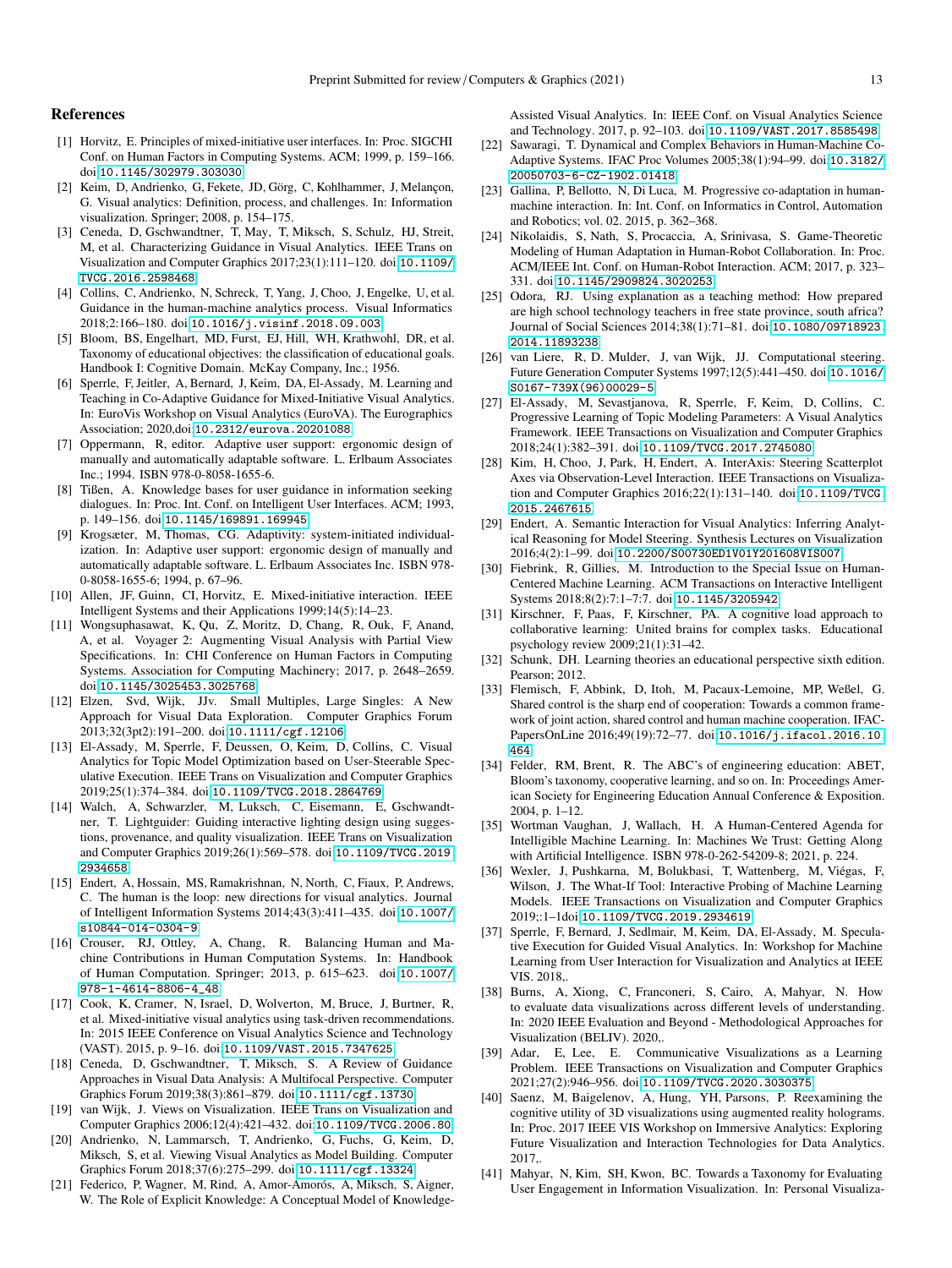tion : Exploring Data in Everyday Life : An IEEE VIS 2015 Workshop. 2015,URL: [https://kops.uni-konstanz.de/handle/123456789/](https://kops.uni-konstanz.de/handle/123456789/45094) [45094](https://kops.uni-konstanz.de/handle/123456789/45094).

- <span id="page-13-0"></span>[42] Fuchs, J, Isenberg, P, Bezerianos, A, Miller, M, Keim, D. EduClust -A Visualization Application for Teaching Clustering Algorithms. In: Proc. Eurographics Conf. 2019, p. 1. URL: [https://hal.inria.fr/](https://hal.inria.fr/hal-02103293) [hal-02103293](https://hal.inria.fr/hal-02103293).
- <span id="page-13-1"></span>[43] Roberts, JC, Ritsos, PD, Jackson, JR, Headleand, C. The Explanatory Visualization Framework: An Active Learning Framework for Teaching Creative Computing Using Explanatory Visualizations. IEEE Transactions on Visualization and Computer Graphics 2018;24(1):791–801. doi:[10.](http://dx.doi.org/10.1109/TVCG.2017.2745878) [1109/TVCG.2017.2745878](http://dx.doi.org/10.1109/TVCG.2017.2745878); conference Name: IEEE Transactions on Visualization and Computer Graphics.
- <span id="page-13-2"></span>[44] El-Assady, M, Jentner, W, Kehlbeck, R, Schlegel, U, Sevastjanova, R, Sperrle, F, et al. Towards xai: Structuring the processes of explanations. 2019, p. 1–9.
- <span id="page-13-3"></span>[45] Miller, T. Explanation in artificial intelligence: Insights from the social sciences. Artificial Intelligence 2019;267:1–38.
- <span id="page-13-4"></span>[46] Miller, T, Howe, P, Sonenberg, L. Explainable AI: beware of inmates running the asylum or: How I learnt to stop worrying and love the social and behavioural sciences. CoRR 2017;abs/1712.00547. [arXiv:1712.00547](http://arxiv.org/abs/1712.00547).
- <span id="page-13-5"></span>[47] Wang, D, Yang, Q, Abdul, A, Lim, BY. Designing theory-driven usercentric explainable ai. In: CHI Conf. on Human Factors in Computing Systems. Association for Computing Machinery. ISBN 9781450359702; 2019, p. 1–15. doi:[10.1145/3290605.3300831](http://dx.doi.org/10.1145/3290605.3300831).
- <span id="page-13-6"></span>[48] Shneiderman, B. Human-Centered Artificial Intelligence: Reliable, Safe & Trustworthy. International Journal of Human–Computer Interaction 2020;36(6):495–504. doi:[10.1080/10447318.2020.1741118](http://dx.doi.org/10.1080/10447318.2020.1741118).
- <span id="page-13-7"></span>[49] Sacha, D, Stoffel, A, Stoffel, F, Kwon, BC, Ellis, G, Keim, DA. Knowledge Generation Model for Visual Analytics. IEEE Trans on Visualization and Computer Graphics 2014;20(12):1604–1613. doi:[10.1109/TVCG.](http://dx.doi.org/10.1109/TVCG.2014.2346481) [2014.2346481](http://dx.doi.org/10.1109/TVCG.2014.2346481).
- <span id="page-13-8"></span>[50] Liu, J, Dwyer, T, Tack, G, Gratzl, S, Marriott, K. Supporting the Problem-Solving Loop: Designing Highly Interactive Optimisation Systems. IEEE Transactions on Visualization and Computer Graphics 2020;:1– 1doi:[10.1109/TVCG.2020.3030364](http://dx.doi.org/10.1109/TVCG.2020.3030364).
- <span id="page-13-9"></span>[51] Karer, B, Scheler, I, Hagen, H, Leitte, H. ConceptGraph: A Formal Model for Interpretation and Reasoning During Visual Analysis. Computer Graphics Forum 2020;39(6):5–18. doi:[10.1111/cgf.13899](http://dx.doi.org/10.1111/cgf.13899).
- <span id="page-13-10"></span>[52] Anderson, LW, Krathwohl, DR. A taxonomy for learning, teaching, and assessing : a revision of Bloom's taxonomy of educational objectives. Longman,; 2001. ISBN 978-0-8013-1903-7.
- <span id="page-13-11"></span>[53] Fekete, JD, Fisher, D, Nandi, A, Sedlmair, M. Progressive Data Analysis and Visualization (Dagstuhl Seminar 18411). Dagstuhl Reports 2019;8(10):1–40. doi:[10.4230/DagRep.8.10.1](http://dx.doi.org/10.4230/DagRep.8.10.1).
- <span id="page-13-12"></span>[54] Endert, A, Ribarsky, W, Turkay, C, Wong, BW, Nabney, I, Blanco, ID, et al. The State of the Art in Integrating Machine Learning into Visual Analytics. Computer Graphics Forum 2017;36(8):458–486. doi:[10.1111/](http://dx.doi.org/10.1111/cgf.13092) [cgf.13092](http://dx.doi.org/10.1111/cgf.13092).
- <span id="page-13-13"></span>[55] Liu, S, Wang, X, Liu, M, Zhu, J. Towards Better Analysis of Machine Learning Models: A Visual Analytics Perspective. Visual Informatics 2017;1(1):48–56. doi:[10.1016/J.VISINF.2017.01.006](http://dx.doi.org/10.1016/J.VISINF.2017.01.006).
- <span id="page-13-14"></span>[56] Liu, J, Dwyer, T, Marriott, K, Millar, J, Haworth, A. Understanding the Relationship Between Interactive Optimisation and Visual Analytics in the Context of Prostate Brachytherapy. IEEE Trans on Visualization and Computer Graphics 2018;24(1):319–329. doi:[10.1109/TVCG.2017.](http://dx.doi.org/10.1109/TVCG.2017.2744418) [2744418](http://dx.doi.org/10.1109/TVCG.2017.2744418).
- <span id="page-13-15"></span>[57] Conati, C, Carenini, G, Toker, D, Lallé, S. Towards user-adaptive information visualization. In: Proc. AAAI Conf. on Artificial Intelligence. 2015, p. 4100–4106.
- <span id="page-13-16"></span>[58] Gotz, D, Zhou, MX. Characterizing Users' Visual Analytic Activity for Insight Provenance. Information Visualization 2009;8(1):42–55. doi:[10.](http://dx.doi.org/10.1057/ivs.2008.31) [1057/ivs.2008.31](http://dx.doi.org/10.1057/ivs.2008.31).
- <span id="page-13-17"></span>[59] Wenskovitch, J, Zhou, M, Collins, C, Chang, R, Dowling, M, Endert, A, et al. Putting the "I" in Interaction: Interactive Interfaces Personalized to Individuals. IEEE Computer Graphics and Applications 2020;40(3):73– 82. doi:[10.1109/MCG.2020.2982465](http://dx.doi.org/10.1109/MCG.2020.2982465).
- <span id="page-13-18"></span>[60] Kindlmann, G, Scheidegger, C. An Algebraic Process for Visualization Design. IEEE Transactions on Visualization and Computer Graphics 2014;20(12):2181–2190. doi:[10.1109/TVCG.2014.2346325](http://dx.doi.org/10.1109/TVCG.2014.2346325).
- <span id="page-13-19"></span>[61] Shrinivasan, YB, Gotz, D, Lu, J. Connecting the dots in visual analysis. In: IEEE Symp. on Visual Analytics Science and Technology. IEEE; 2009,

p. 123–130. doi:[10.1109/VAST.2009.5333023](http://dx.doi.org/10.1109/VAST.2009.5333023).

- <span id="page-13-20"></span>[62] Kandel, S, Paepcke, A, Hellerstein, J, Heer, J. Wrangler: Interactive visual specification of data transformation scripts. In: Proc. Conf. Human Factors in Computing Systems (EA). ACM. ISBN 9781450302289; 2011, p. 3363. doi:[10.1145/1978942.1979444](http://dx.doi.org/10.1145/1978942.1979444).
- <span id="page-13-21"></span>[63] Simard, P, Amershi, S, Chickering, M, Edelman Pelton, A, Ghorashi, S, Meek, C, et al. Machine Teaching: A New Paradigm for Building Machine Learning Systems. Tech. Rep. MSR-TR-2017-26; 2017.
- <span id="page-13-22"></span>[64] Heer, J. Agency plus automation: Designing artificial intelligence into interactive systems. Proc National Academy of Sciences 2019;116(6):1844– 1850. doi:[10.1073/pnas.1807184115](http://dx.doi.org/10.1073/pnas.1807184115).
- <span id="page-13-23"></span>[65] Guidotti, R, Monreale, A, Ruggieri, S, Turini, F, Giannotti, F, Pedreschi, D. A Survey of Methods for Explaining Black Box Models. ACM Comput Surv 2018;51(5):93:1–93:42. doi:[10.1145/3236009](http://dx.doi.org/10.1145/3236009).
- <span id="page-13-24"></span>[66] Freitas, AA. Comprehensible classification models: a position paper. ACM SIGKDD Explorations Newsletter 2014;15(1):1–10. doi:[10.1145/](http://dx.doi.org/10.1145/2594473.2594475) [2594473.2594475](http://dx.doi.org/10.1145/2594473.2594475).
- <span id="page-13-25"></span>[67] Tversky, A. Features of similarity. Psychological Review 1977;84(4):327– 352. doi:[10.1037/0033-295X.84.4.327](http://dx.doi.org/10.1037/0033-295X.84.4.327).
- <span id="page-13-26"></span>[68] Langley, P. User Modeling in Adaptive Interface. In: UM99 User Modeling. CISM International Centre for Mechanical Sciences; Springer; 1999, p. 357–370. doi:[10.1007/978-3-7091-2490-1\\_48](http://dx.doi.org/10.1007/978-3-7091-2490-1_48).
- <span id="page-13-27"></span>[69] Cavallo, M, Demiralp, C. Clustrophile 2: Guided visual clustering analysis. IEEE Trans on Visualization and Computer Graphics 2018;doi:[10.](http://dx.doi.org/10.1109/TVCG.2018.2864477) [1109/TVCG.2018.2864477](http://dx.doi.org/10.1109/TVCG.2018.2864477).
- <span id="page-13-28"></span>[70] Horvitz, E, Breese, J, Heckerman, D, Hovel, D, Rommelse, K. The lumiere project: Bayesian user modeling for inferring the goals and needs of software users. In: Conference on Uncertainty in artificial intelligence. 1998, p. 256–265.
- <span id="page-13-29"></span>[71] Kapoor, A, Lee, B, Tan, D, Horvitz, E. Interactive optimization for steering machine classification. In: SIGCHI Conference on Human Factors in Computing Systems. 2010, p. 1343–1352.
- <span id="page-13-30"></span>[72] Healey, CG, Dennis, BM. Interest driven navigation in visualization. IEEE transactions on visualization and computer graphics 2012;18(10):1744–1756. doi:[10.1109/TVCG.2012.23](http://dx.doi.org/10.1109/TVCG.2012.23).
- <span id="page-13-31"></span>[73] Monadjemi, S, Garnett, R, Ottley, A. Competing models: Inferring exploration patterns and information relevance via bayesian model selection. IEEE Transactions on Visualization and Computer Graphics 2020;.
- <span id="page-13-32"></span>[74] Ottley, A, Garnett, R, Wan, R. Follow The Clicks: Learning and Anticipating Mouse Interactions During Exploratory Data Analysis. Computer Graphics Forum 2019;38(3):41–52. doi:[10.1111/cgf.13670](http://dx.doi.org/10.1111/cgf.13670).
- <span id="page-13-33"></span>[75] Wall, E, Arcalgud, A, Gupta, K, Jo, A. A Markov Model of Users' Interactive Behavior in Scatterplots. In: 2019 IEEE Visualization Conference (VIS). 2019, p. 81–85. doi:[10.1109/VISUAL.2019.8933779](http://dx.doi.org/10.1109/VISUAL.2019.8933779).
- <span id="page-13-34"></span>[76] Garg, S, Ramakrishnan, IV, Mueller, K. A visual analytics approach to model learning. In: IEEE Symposium on Visual Analytics Science and Technology (VAST), 2010. IEEE; 2010, p. 67–74. doi:[10.1109/VAST.](http://dx.doi.org/10.1109/VAST.2010.5652484) [2010.5652484](http://dx.doi.org/10.1109/VAST.2010.5652484).
- <span id="page-13-35"></span>[77] Behrisch, M, Korkmaz, F, Shao, L, Schreck, T. Feedback-driven interactive exploration of large multidimensional data supported by visual classifier. In: IEEE Conf. on Visual Analytics Science and Technology (VAST). 2014, p. 43–52. doi:[10.1109/VAST.2014.7042480](http://dx.doi.org/10.1109/VAST.2014.7042480).
- <span id="page-13-36"></span>[78] Dennig, FL, Polk, T, Lin, Z, Schreck, T, Pfister, H, Behrisch, M. FDive: Learning Relevance Models Using Pattern-based Similarity Measures. In: 2019 IEEE Conference on Visual Analytics Science and Technology (VAST). 2019, p. 69–80. doi:[10.1109/VAST47406.2019.8986940](http://dx.doi.org/10.1109/VAST47406.2019.8986940).
- <span id="page-13-37"></span>[79] Das, S, Cashman, D, Chang, R, Endert, A. Beames: Interactive multimodel steering, selection, and inspection for regression tasks. IEEE computer graphics and applications 2019;39(5):20–32.
- <span id="page-13-38"></span>[80] Sacha, D, Kraus, M, Bernard, J, Behrisch, M, Schreck, T, Asano, Y, et al. Somflow: Guided exploratory cluster analysis with self-organizing maps and analytic provenance. IEEE Transactions on Visualization and Computer Graphics (TVCG) 2018;24(1):120–130. doi:[10.1109/TVCG.](http://dx.doi.org/10.1109/TVCG.2017.2744805) [2017.2744805](http://dx.doi.org/10.1109/TVCG.2017.2744805).
- <span id="page-13-39"></span>[81] Bernard, J, Zeppelzauer, M, Sedlmair, M, Aigner, W. VIAL: a unified process for visual interactive labeling. The Visual Computer 2018;34(9):1189–1207. doi:[10.1007/s00371-018-1500-3](http://dx.doi.org/10.1007/s00371-018-1500-3).
- <span id="page-13-40"></span>[82] Tang, T, Li, R, Wu, X, Liu, S, Knittel, J, Koch, S, et al. Plotthread: Creating expressive storyline visualizations using reinforcement learning. IEEE Transactions on Visualization and Computer Graphics 2020;.
- <span id="page-13-41"></span>[83] Micallef, L, Sundin, I, Marttinen, P, Ammad-ud din, M, Peltola, T, Soare, M, et al. Interactive Elicitation of Knowledge on Feature Relevance